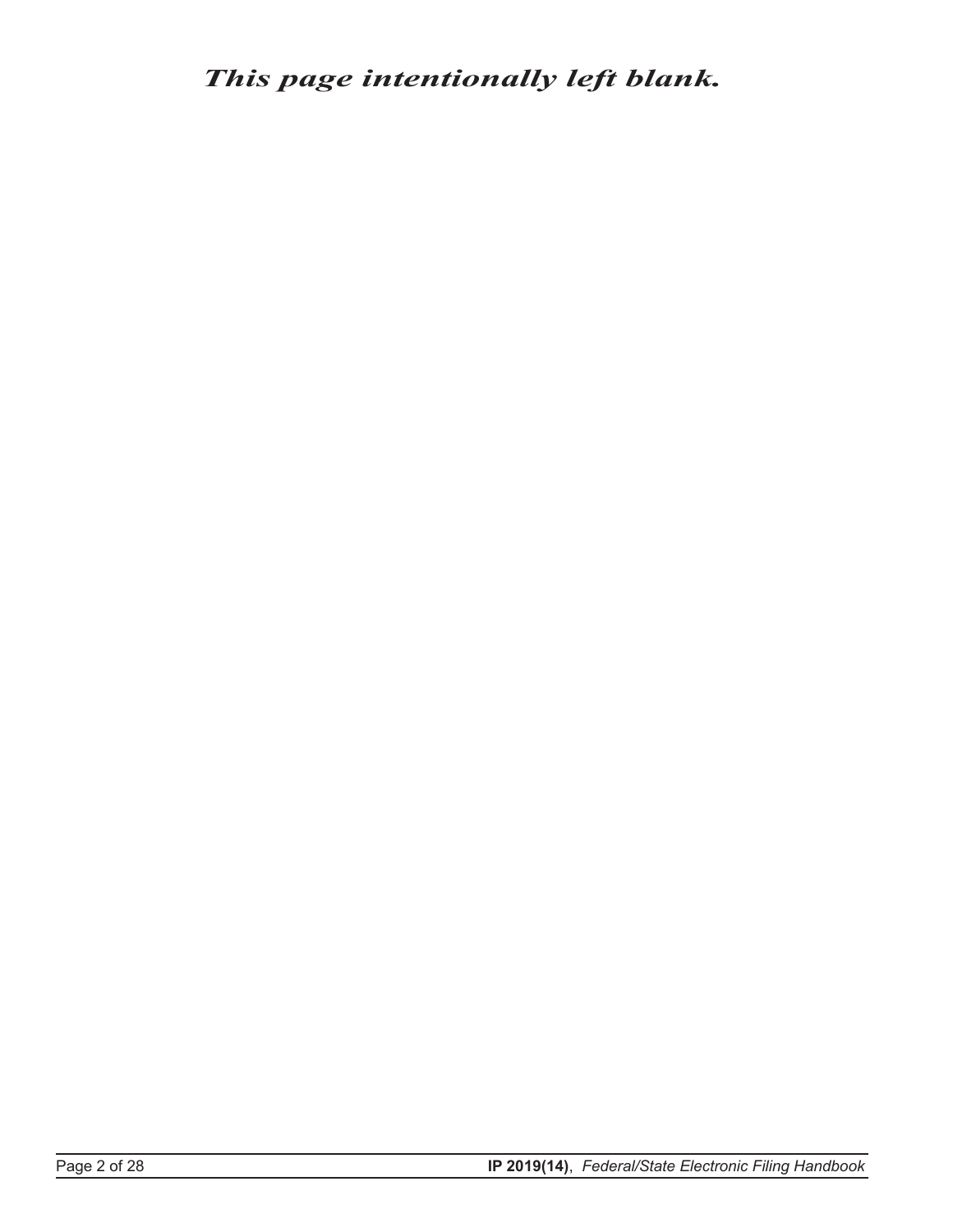## **Table of Contents**

| L   |                                              |
|-----|----------------------------------------------|
| Н.  | Modernized e-file (MeF) Basics 5             |
| Ш.  | <b>Contact Names and Telephone Numbers6</b>  |
|     | State of Connecticut MeF Help Desk 6         |
|     |                                              |
|     |                                              |
|     |                                              |
|     |                                              |
| IV. | <b>Federal/State Modernized e-file (MeF)</b> |
|     |                                              |
|     | How The Federal/State MeF Program Works 7    |
|     |                                              |
|     |                                              |
|     | Application Process 7                        |
|     | Acceptance Process 7                         |
|     |                                              |
|     |                                              |
|     | IRS Publications 8                           |
|     | DRS Publications 8                           |
|     |                                              |
| V.  |                                              |
|     | What Can Be Transmitted                      |
|     |                                              |
|     | What Cannot Be Transmitted                   |
|     |                                              |
|     |                                              |
|     |                                              |
|     | Reject Codes Received From the               |
|     | IRS Service Center 9                         |
|     |                                              |
|     | Checking the Connecticut<br>Acknowledgment 9 |
|     | How to Handle a Rejected Return 10           |

|     | Form CT-1120CU Reject Codes Specific to the         |  |
|-----|-----------------------------------------------------|--|
|     | Form CT-1040 Reject Codes Specific to the           |  |
|     | Form CT-1065/CT-1120SI Reject Codes Specific        |  |
|     | Form CT-1120 Reject Codes Specific to the           |  |
|     | Form CT-1041 Reject Codes Specific to the           |  |
|     |                                                     |  |
|     |                                                     |  |
|     |                                                     |  |
|     |                                                     |  |
|     |                                                     |  |
|     |                                                     |  |
|     | Refund Anticipation Loans 16                        |  |
|     |                                                     |  |
|     |                                                     |  |
|     | Making Payments for Balance Due Returns  17         |  |
|     | Payment Options 17                                  |  |
| IX. | <b>Responsibilities of EROs and Transmitters 18</b> |  |
|     |                                                     |  |
|     |                                                     |  |
|     |                                                     |  |
|     |                                                     |  |
|     |                                                     |  |
|     |                                                     |  |
| X.  |                                                     |  |
| XI. |                                                     |  |
|     |                                                     |  |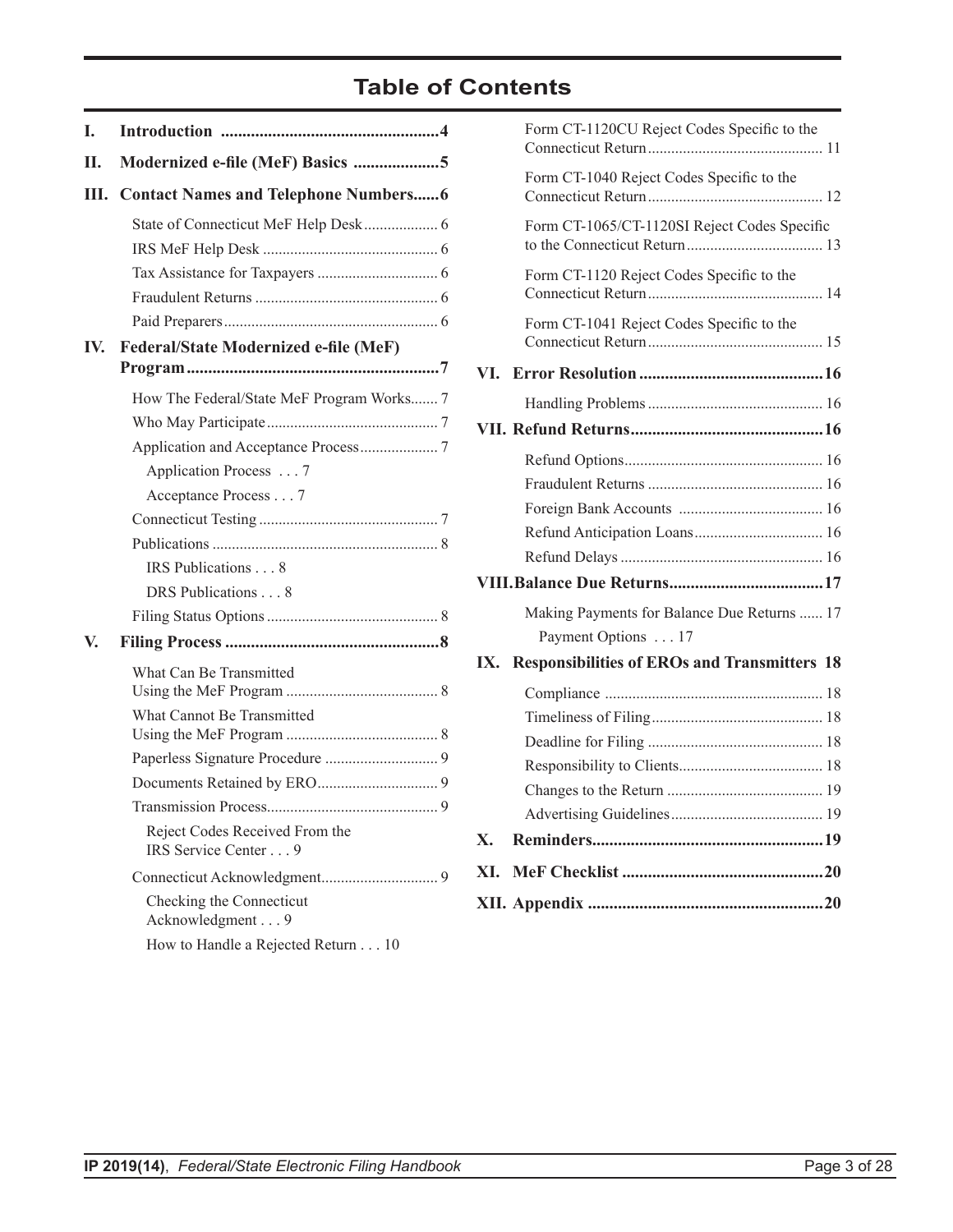## **I. Introduction**

<span id="page-3-0"></span>The Connecticut Federal/State Electronic Filing Modernized e‑file (MeF) Program is a coordinated tax filing program between the Internal Revenue Service (IRS) and the Connecticut Department of Revenue Services (DRS). The MeF program enables tax preparers and transmitters to file Federal and Connecticut Personal Income Tax, Trusts and Estates Income Tax, Pass-Through Entity Tax, and Corporation Business Tax returns in one single transmission.

**Informational Publication 2019(14)**, *Federal/State Electronic Filing Handbook*, (Connecticut Handbook), is a companion to the IRS Publication 1345, Handbook for Authorized IRS *e-file* Providers of Individual Income Tax Returns. DRS recommends all participants read IRS Publication 1345 before reading this publication. The detailed instructions on hardware, transmission

procedures, and policies provided by the IRS apply to the Connecticut MeF program.

As most functions of the Connecticut MeF program are the same as the federal MeF program, this handbook highlights the special and unique features of the Connecticut program. All rules and regulations published by the IRS governing tax preparers, transmitters, and originators of returns are in effect for Connecticut. The procedures and requirements for the MeF program are outlined in IRS Publication 3112, IRS e-file Application and Participation. DRS requires that all participants be accepted into the federal MeF program to participate in the Connecticut MeF program.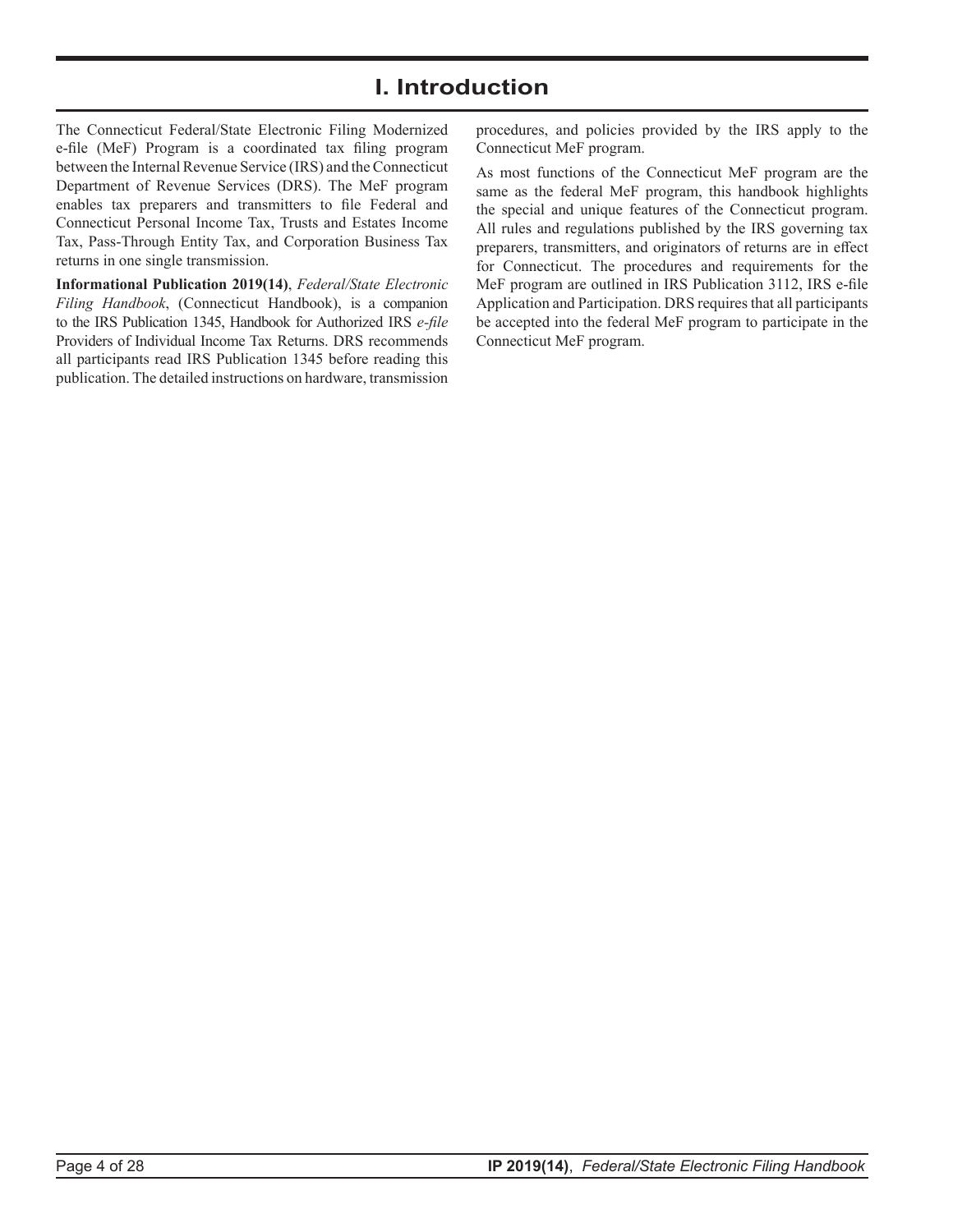## **II. Modernized e‑file (MeF) Basics**

- <span id="page-4-0"></span>• An electronic withdrawal payment record, **Form CT‑1040 EFW**, *Connecticut Electronic Withdrawal Payment Record,* will be generated by the MeF program. This form is provided to taxpayers for their records when electronic payment is requested for the taxable year.
- DRS will accept MeF decedent returns.
- **• Form CT‑1040V**, *Connecticut Electronic Filing Payment Voucher*, provides a scan line which will facilitate processing of paper payments.
- The MeF requirement threshold remains at 50 prior year returns. See *IV. Federal/State Modernized e‑file Program*, on Page 7.
- Any PE Tax Credit reported to the member on **Schedule CT K‑1**, *Member's Share of Certain Connecticut Items*, Part III, Line 1, must be included on the member's Connecticut income tax return as well as on **Schedule CT‑PE**, *Pass‑Through Entity Tax Credit*.
- Any PE Tax Credit reported to the beneficiary on **Schedule CT‑1041 K‑1**, *Beneficiary's Share of Certain Connecticut Items*, Part IV, Line 1, must be included on the beneficiary's Connecticut income tax return as well as on **ScheduleCT‑PE**, *Pass‑Through Entity Tax Credit*.
- A beneficiary of a trust or estate cannot claim withholding or estimated payments made by the trust or estate.
- Electronic Return Originators (EROs) are not required to mail income tax returns for other jurisdictions when a credit for income taxes paid to another jurisdiction is claimed on a taxpayer's Connecticut income tax return. EROs must keep the supporting documentation for four years from the date of completion or the due date of the return, whichever is later.
- **• Due Date(s):**
	- **• March 15:** A calendar year Pass-Through Entity Tax Return will be considered timely if filed on March 15. For fiscal year filers, the return is due on the fifteenth day of the third month after the end of the Pass-Through Entity's taxable year.
	- **• April 15:** The Connecticut Income Tax Return (and payments) will be considered timely if filed on April 15.
	- **• May 15:** A calendar year Corporation Business Tax Return will be considered timely if filed on May 15. For fiscal year filers, the return is generally due on the fifteenth day of the fifth month after the end of the Corporation's taxable year.

*Exception for June 30 year end*: If the corporation has a June 30 fiscal year end, the return is due on October 15.

If the due date falls on a Saturday, Sunday, or legal holiday, the return will be considered timely if filed by the next business day.

**• Estimated Payments and Extension Requests:** Estimated payments and extension requests can be filed using MeF. Check with your software company for additional information and availability.

Extension requests displaying an amount of tax due must have an electronic payment included with the submission. If an electronic payment for the amount of tax due is not included, the submission will be rejected.

**• Refund Information:** There are two refund options available: direct deposit or paper check.

DRS recommends that taxpayers use direct deposit. The fastest way for taxpayers to get a refund is to file their return electronically and elect direct deposit. If a taxpayer does not elect direct deposit, DRS will issue their refund by paper check.

DRS reserves the right to send a paper check on any requested refund. Direct deposit is not available to first time filers. Any returns suspected to be fraudulent should be reported to DRS Special Investigations Section at **855‑842‑1441**.

When the taxpayer requests the direct deposit of a refund, federal banking rules require DRS to inquire whether a direct deposit is going into a foreign bank account. DRS will not deposit a refund into a foreign bank account. Instead DRS will issue a paper check.

Taxpayers may choose to have all or part of their overpayment:

- 1. Applied to their estimated tax for the next tax year;
- 2. Donated to funds designated on the return;
- 3. Deposited in a specific Connecticut Higher Education Trust (CHET) 529 College Savings Plan; **or**
- 4. Refunded.
- **Earned Income Tax Credit:** A Connecticut resident taxpayer may claim an earned income tax credit (CT EITC) against the Connecticut income tax due for the taxable year. The CT EITC is a percentage of the earned income credit claimed and allowed on the federal income tax return for the same taxable year. If the CT EITC exceeds the taxpayer's Connecticut income tax liability, the excess is considered an overpayment and will be refunded without interest. Complete **Schedule CT‑EITC**, *Connecticut Earned Income Tax Credit*, to claim the CT EITC.
- Any taxpayer who has requested an extension of time to file for federal income tax purposes and has paid all Connecticut income tax due on or before April 15, is not required to file **Form CT‑1040 EXT**, *Application for Extension of Time to File Connecticut Income Tax Return for Individuals*.
- DRS accepts an approved IRS five‑digit self-selected PIN or an approved IRS Practitioner PIN as the electronic signature on the Connecticut tax return. See *Paperless Signature Procedure*, on Page 9.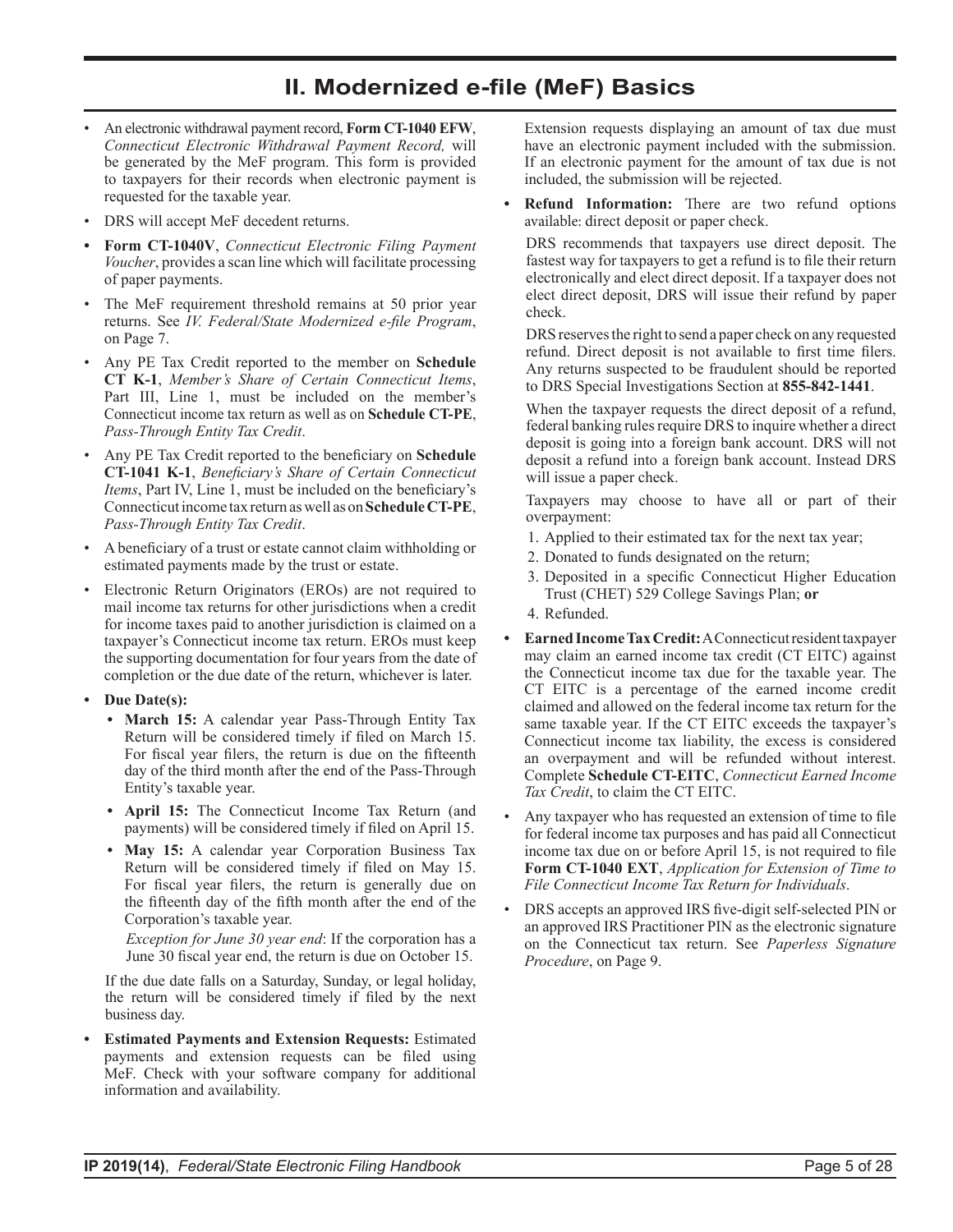## **III. Contact Names and Telephone Numbers**

#### <span id="page-5-0"></span>**State of Connecticut MeF Help Desk**

DRS operates a Help Desk for electronic transmitters and preparers who experience problems. The Help Desk is **exclusively** for electronic transmitters and preparers. These numbers should **not** be provided to or used by taxpayers.

For questions and comments about Connecticut's MeF program, contact the *CT MeF* coordinator, by:

- Email: **[Ct.efile@po.state.ct.us](mailto:Ct.efile%40po.state.ct.us?subject=)**;
- Telephone: **860‑297‑4973**; **or**
- Fax: **860‑297‑4761**.

Visit the DRS website at **[portal.ct.gov/DRS](https://portal.ct.gov/DRS)** for additional information.

#### **IRS MeF Help Desk**

For questions or comments about the IRS MeF program, contact the Connecticut/Rhode Island District Office by:

- Telephone: **866‑255‑0654** and ask to speak to the electronic tax administrator; **or**
- Internet: **[www.irs.gov/e‑services](https://www.irs.gov/e-services)**.

The MeF Help Desk has been designated as the first point of contact for *e-filing* issues. Software developers, transmitters, EROs, accounting firms, and large taxpayers should contact the e-Help Desk at 866-255-0654 for assistance in the following areas:

- IRS MeF application;
- ATS or Communication Testing;
- Transmission issues;
- Strong authentication for Application to Application (A2A);
- Rejects; **or**
- Technical questions on schemas or business rules.

If the e-Help Desk is unable to answer the question at the time of the call, the inquiry will be forwarded to the appropriate area for a response.

#### **Tax Assistance for Taxpayers**

Taxpayers can use the secure online option of the **Taxpayer Service Center** *(TSC)* to check the status of a refund.

- Visit the *TSC* website at **[portal.ct.gov/](https://portal.ct.gov/DRS)TSC**;
- Select *TSC-INDIVIDUAL LOGIN*; **and**
- Select *Check on the Status of Your Refund* from the menu on the left.

Users must have their Social Security Number (SSN) or their spouse's SSN if it is a joint return and their spouse was listed first on the return and the **exact amount of the refund request as reported on the Connecticut income tax return**. Enter the whole dollar amount of the refund requested; do not include cents. For example, if the taxpayer requested a refund of \$375.43, enter 375.

The DRS refund information line provides taxpayers with information about their refunds. The refund information line is available anytime. Preparers should advise taxpayers to confirm acknowledgment of their MeF return with their practitioner or transmitter **before** calling to check on the status of their refund.

For automated refund information, call:

- **• 800‑382‑9463** (Connecticut calls outside the Greater Hartford calling area only); **or**
- **• 860‑297‑5962** (from anywhere).

To obtain refund status information, taxpayers must know:

- Their SSN or joint filer's SSN if listed first on the return; **and**
- The amount of the refund: dollars and cents.

#### **Fraudulent Returns**

Any returns suspected to be fraudulent should be reported to the DRS Special Investigations Section at **855‑842‑1441**.

#### **Paid Preparers**

If you are a paid tax preparer preparing any Connecticut personal income tax returns, you are required to comply with certain requirements. You may also be required to obtain a tax preparer permit from DRS. See **Special Notice 2017(8)**, *New Requirements for Income Tax Preparers and Facilitators of Refund Anticipation Loans or Checks*, and **Special Notice 2019(4)**, *Permit Requirements for Tax Preparers and Facilitators*.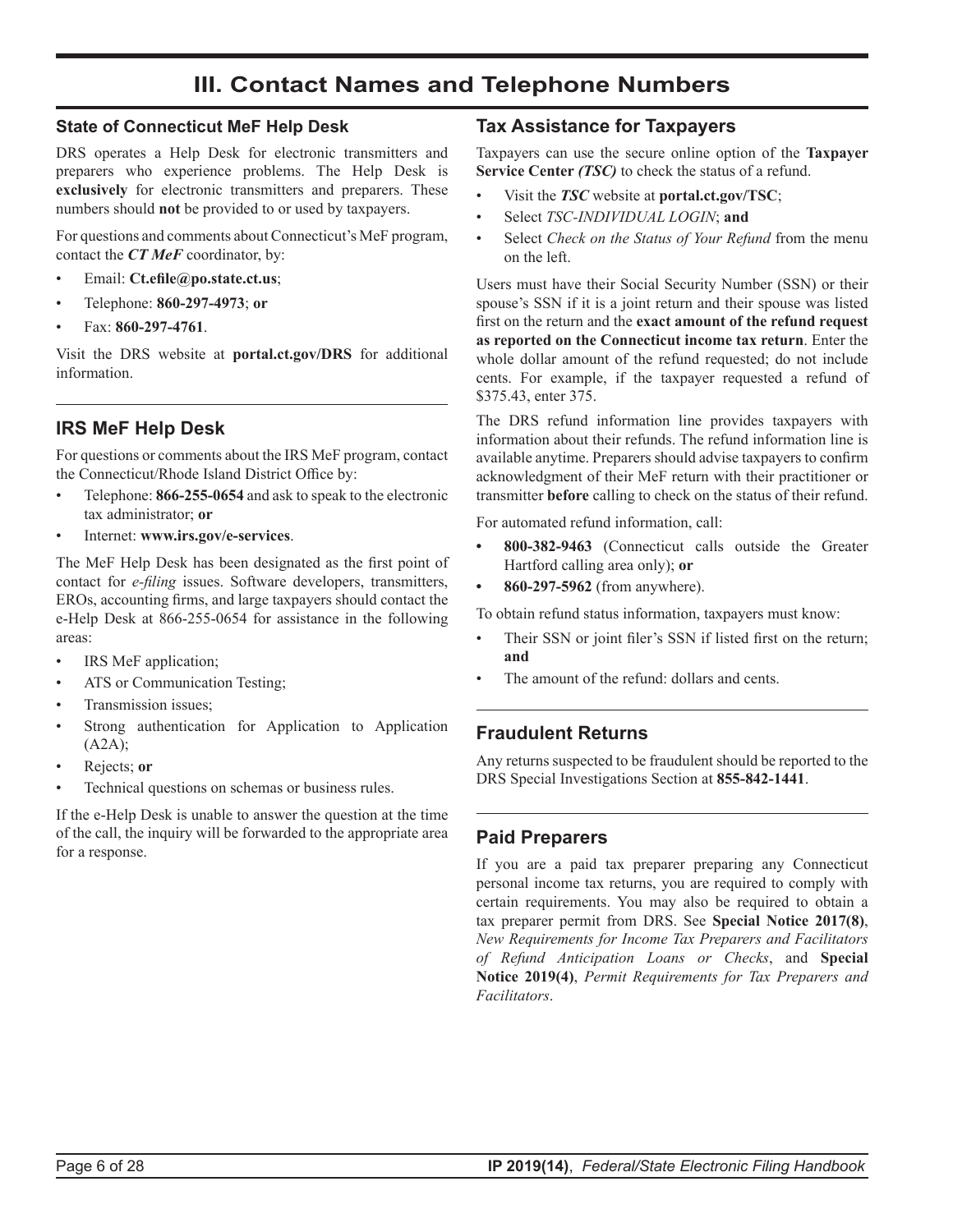## **IV. Federal/State Modernized e-file (MeF) Program**

<span id="page-6-0"></span>DRS has participated in the joint Federal/State Program since 1994. More than 80% of all Connecticut income tax returns are received via MeF.

Conn. Agencies Regs. § 12-690-1 requires return preparers who prepared 50 or more Connecticut income tax returns to file Connecticut income tax returns electronically using the Federal/State MeF Program.

To participate in MeF preparers must become an Electronic Return Originator (ERO). Visit the DRS website at **[portal.ct.gov/DRS](https://portal.ct.gov/DRS)**or the IRS website at **[www.irs.gov](https://www.irs.gov)** for more details.

#### **How The Federal/State MeF Program Works**

DRS allows tax preparers and transmitters accepted in the IRS MeF program to participate in the Connecticut MeF program. Our joint program works best when you file your federal and Connecticut income tax returns together in one transmission. However, in the event the federal return has been accepted and the Connecticut return has not been accepted, you may be able to send a State Only Return through the MeF program for processing. Returns are transmitted directly to the IRS using approved software. The IRS, after acknowledging acceptance of the federal return and receipt of the Connecticut return, makes the state return available for retrieval by DRS. After the Connecticut return has been retrieved, DRS will process the information received.

DRS will acknowledge receipt of all returns retrieved from the IRS to the transmitter. Transmitters may retrieve the Connecticut acknowledgments within one day from the time acknowledgments are received from the IRS.

Electronic filing is a computer and data processing service subject to Connecticut sales tax. Therefore, if you charge a separate fee for electronically filing a return, you must register with DRS and charge the appropriate sales tax.

#### **Who May Participate**

Federal/State MeF for Connecticut returns is available to all participants who have been accepted into the federal MeF program and are authorized to transmit returns to the IRS. The application process for the MeF program is outlined in this handbook.

#### **Application and Acceptance Process**

#### **Application Process**

To participate in the joint MeF program, a software provider must register with the IRS to become an authorized e-file provider. In order to become an authorized e-file provider, a provider must

create an IRS e-services account, submit an application and pass a suitability check. Additional information regarding how to become an authorized e-file provider can be found in IRS Publication 3112, IRS e-file Application and Participation.

No additional application form is necessary for DRS. Once you are approved by the IRS you are automatically eligible to file Connecticut returns electronically.

IRS Publication 1345, Handbook for Authorized IRS *e‑file* Providers of Individual Income Tax Returns, specifies the application process and requirements for federal participation. The IRS definitions of the categories of electronic filers apply for Connecticut electronic filing purposes under the MeF program.

#### **Acceptance Process**

DRS recognizes the federal acceptance process. Acceptance into the federal MeF program allows an ERO, transmitter, or preparer automatic acceptance into the Connecticut MeF program. However, DRS will conduct suitability checks on all applicants for the MeF program and will notify any applicant who is not eligible to participate.

Applicants must have:

- Timely and accurately filed all applicable State of Connecticut personal and business tax returns;
- No current tax delinquency with DRS. However, DRS may conditionally accept applicants with outstanding tax liabilities if they file or pay the taxes in question before filing electronic returns; **and**
- Not been suspended or rejected from the program in a prior year. Suspension or rejection is permanent until corrective action is taken and reinstatement is approved by the IRS and DRS.

The IRS assigns the Electronic Filing Identification Number (EFIN) and Electronic Transmitter Identification Number (ETIN). DRS uses the same EFIN and ETIN as the IRS in the MeF program.

The EFIN and ETIN are used in the acknowledgment system to identify preparers and transmitters.

#### **Connecticut Testing**

Preparers, EROs, and transmitters **are not required** to participate in the Connecticut Software Testing Program.

Software developers **are required** to pass Connecticut testing before releasing their software to commercial and individual customers. Preparers, EROs, and transmitters may contact DRS to verify a software company has passed Connecticut testing.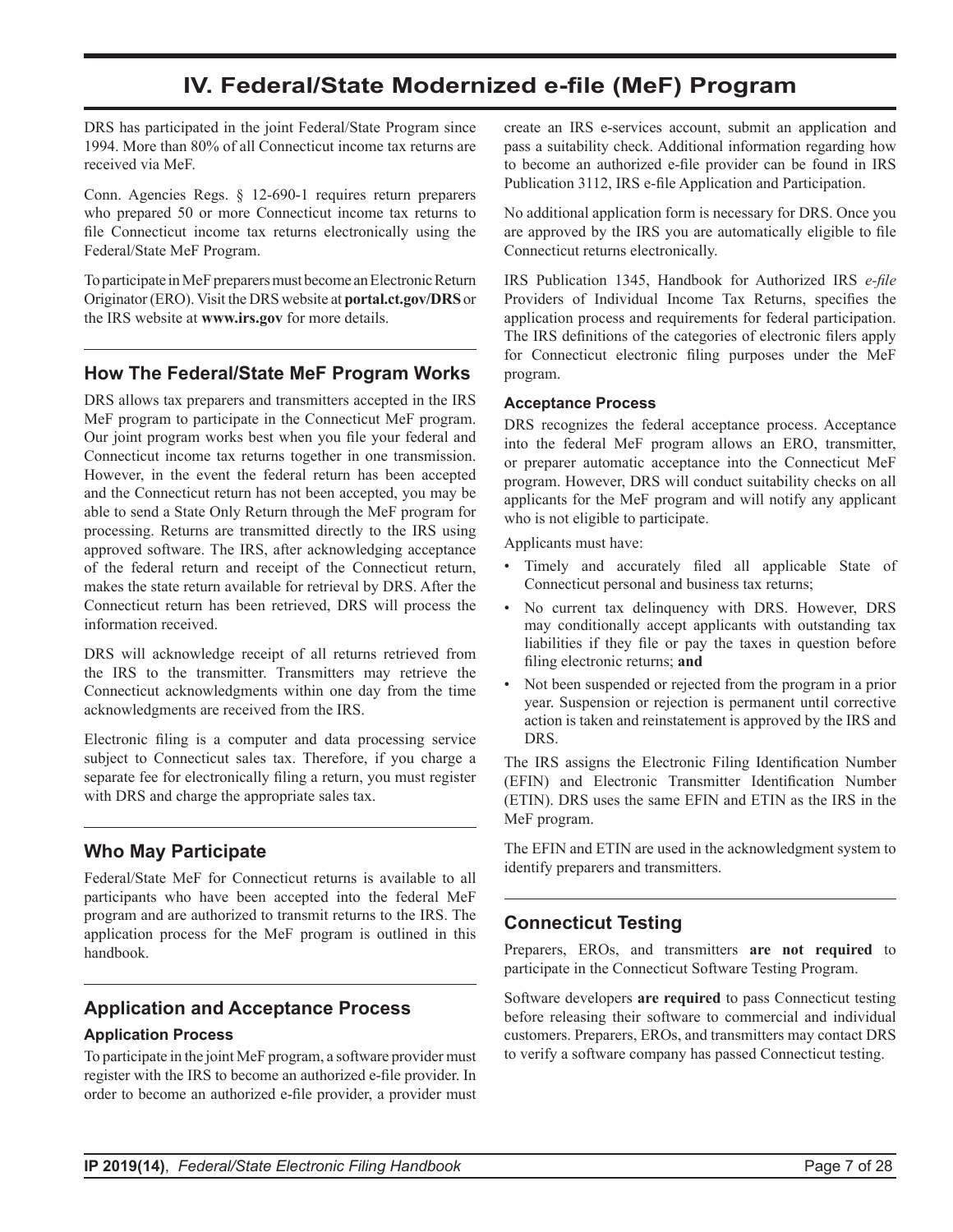#### <span id="page-7-0"></span>**Publications**

The following publications describe the process of the MeF program:

#### **IRS Publications**

- Publication 4164, Modernized e-File (MeF) Guide for Software Developers and Transmitters - Processing Year 2020
- Publication 1345, Handbook for Authorized IRS *e‑file* Providers of Individual Income Tax Returns
- Publication 1436, Assurance Testing System (ATS) Guidelines for Modernized e‑File (MeF) Individual Tax Returns For Tax Year 2019
- Publication 3112, IRS e-file Application and Participation
- Publication 4163, Modernized e‑File (MeF) Information for Authorized IRS e-File Providers for Business Returns - Tax Returns Processed in 2020
- Publication 5078, Assurance Testing System (ATS) Guidelines for Modernized e‑File (MeF) Business Submissions

#### **DRS Publications**

**• Informational Publication 2019(14)**, *Federal/State Electronic Filing Handbook*

#### **Filing Status Options**

The filing status options are:

- Married filing separately;
- Single;
- Head of household;
- Married filing jointly; **and**
- Qualifying widow(er).

## **V. Filing Process**

#### **What Can Be Transmitted Using the MeF Program**

The Connecticut portion of an electronic return consists of data transmitted electronically and supporting paper documents. In total, an electronic return contains the same information as a comparable return filed entirely on paper.

The following forms and schedules may be transmitted using the MeF Program:

- **• Form CT‑1040ES**, *Estimated Connecticut Income Tax Payment for Individuals*;
- **• Form CT‑1040 EXT**, *Application for Extension of Time to File Connecticut Income Tax Return for Individuals*;
- **• Form CT‑1040**, *Connecticut Resident Income Tax Return*;
- **• Form CT‑1040NR/PY**, *Connecticut Nonresident and Part-Year Resident Income Tax Return*;
- Returns subject to the Connecticut alternative minimum tax with **Form CT‑6251**, *Connecticut Alternative Minimum Tax Return — Individuals*, attached;
- **• Form CT‑1065/CT‑1120SI**, *Connecticut Pass-Through Entity Tax Return*;
- **• Form CT‑1065/CT-1120SI ES**, *Estimated Connecticut Pass‑Through Entity Tax Payment Coupon*;
- **• Form CT‑1065/CT‑1120SI EXT**, *Application for Extension of Time to File Connecticut Pass‑Through Entity Tax Return;*
- **• Form CT‑1120ES**, *Estimated Connecticut Corporation Business Tax Payment*;
- **• Form CT‑1120 EXT**, *Application for Extension of Time to File Connecticut Corporation Business Tax Return*;
- **• Form CT‑1120**, *Corporation Business Tax Return*;
- **• Form CT‑1120CU**, *Combined Unitary Corporation Business Tax Return*;
- **• Form CT‑1041ES**, *Estimated Connecticut Income Tax Payment for Trusts and Estates*;
- **• Form CT‑1041 EXT**, *Application for Extension of Time to File Connecticut Income Tax Return for Trusts and Estates*; **and**
- **• Form CT‑1041**, *Connecticut Income Tax Return for Trusts and Estates.*

Supporting federal returns and schedules are required for all electronically filed returns.

#### **What Cannot Be Transmitted Using the MeF Program**

In addition to the tax returns listed in IRS Publication 1345 as excluded from the MeF program, the following documents and forms are **not accepted** for Connecticut through MeF:

- **• Form CT‑1040X**, *Amended Connecticut Income Tax Return for Individuals*;
- Balance due returns with IAT electronic payments. See *II. Modernized e‑file (MeF) Basics,* on Page 5;
- Non‑calendar year returns (individual income tax **only**);
- Corrected returns;
- Returns with **Form W‑2**, *Wage and Tax Statement*, with the state employer identification number missing; **and**
- Returns accompanied by **Form CT‑1040 CRC**, *Claim of Right Credit*.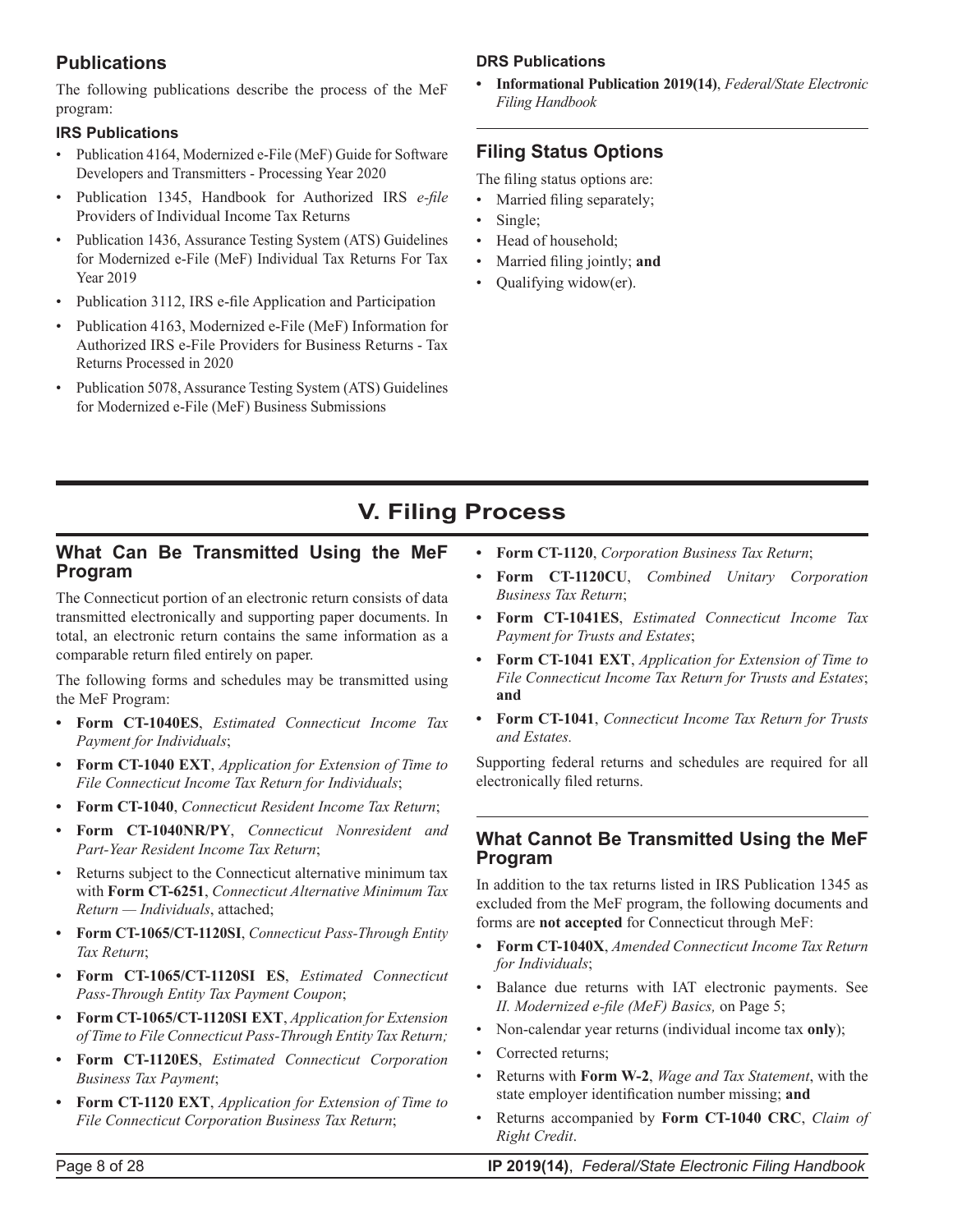#### <span id="page-8-0"></span>**Paperless Signature Procedure**

If the taxpayer elects to use the IRS self‑select PIN or the IRS practitioner PIN for the MeF program and the IRS accepts it, DRS accepts this PIN as the electronic signature for the Connecticut tax return. EROs are still required to keep all the supporting documents as outlined below.

#### **Documents Retained by ERO**

In addition to federal Form 8879, IRS *e-file* Signature Authorization, or federal Form 8453, U.S. Individual Income Tax Transmittal for an IRS *e-file* Return, the ERO must also keep the following forms:

- State copies of Forms W-2, W-2G, 1099, and **Form CT‑4852**, *Substitute for Form W‑2, Wage and Tax Statement*, or federal Form 1099-R, Distributions From Pensions, Annuities, Retirement or Profit‑Sharing Plans, IRAs, Insurance Contracts, etc;
- Copies of another state's return if claiming credit for income tax paid to another state. If credit is claimed for income taxes paid to more than two other qualifying jurisdictions, you must keep additional copies of *Schedule 2*, Form CT-1040 or Form CT‑1040NR/PY;
- Individual Use Tax Worksheet if required;
- Other informational documents not covered above and supporting material voluntarily included by the taxpayer; **and**
- Supporting documents and schedules requiring signatures, if applicable (as described in IRS Publication 1345).

The ERO **must keep** all supporting documents for four years from the date of completion or the due date of the return, whichever is later. **Do not mail** these documents to DRS.

#### **Transmission Process**

The MeF program works best when the federal and Connecticut returns are filed together in one transmission to the IRS. If the federal return has already been accepted and the state return has not been accepted, a State Only Return may be retransmitted. Since all MeF returns are transmitted through the IRS, the transmitter must follow all electronic transmitting procedures, communication requirements, and technical specifications required by the IRS as defined in IRS Publication 1345.

Participants in the MeF program must confirm with their software developer or direct transmitter that the software has the capability of processing and transmitting the Connecticut data along with the federal data.

#### **Reject Codes Received From the IRS Service Center**

If a federal return is rejected due to errors, the accompanying state return will also be rejected. IRS Publication 1345, Handbook for Authorized IRS *e‑file* Providers of Individual Income Tax Returns, offers a list of all reject codes. Federal Form 8453, U.S. Individual Income Tax Transmittal for an IRS *e‑file* Return, informs taxpayers their return may be rejected due to errors on their state return and, consequently, their federal return may be delayed. If the error is one that can be corrected and the record processed, both return records may be retransmitted to the IRS. If a state return cannot be corrected, the filer has the option of retransmitting the federal return data and filing the state return by mail. If the federal return has already been accepted and the state return has not, a State Only Return may be sent by itself through the MeF program.

#### **Connecticut Acknowledgment**

The Connecticut acknowledgment informs transmitters that the Connecticut return data was retrieved and is being processed by DRS. Connecticut acknowledgments will be transmitted through the IRS acknowledgment system. Both the federal and Connecticut returns must be acknowledged. Do not assume an acknowledgment from the IRS means Connecticut return data was received by DRS.

DRS acknowledges receipt of the Connecticut data packet from the IRS. Acknowledgments of returns are posted hourly upon retrieval from the IRS.

The Connecticut acknowledgment should be available to a transmitter within two hours of the time the federal acknowledgment is received from the IRS.

Transmitters who transmit for EROs and preparers must notify the EROs and preparers at the time of receipt of the Connecticut acknowledgment. Transmitters are encouraged to regularly inquire about the status of returns transmitted.

#### **Checking the Connecticut Acknowledgment**

Once DRS acknowledges an electronic return, transmitters must notify their EROs of acceptance within five business days after receipt of the acknowledgment from DRS.

A Connecticut acknowledgment indicates the return has been received and will be processed. A Connecticut indicator on the federal acknowledgment only indicates a State of Connecticut return was attached to the federal return. The indicator is **not** a Connecticut acknowledgment for the Connecticut return.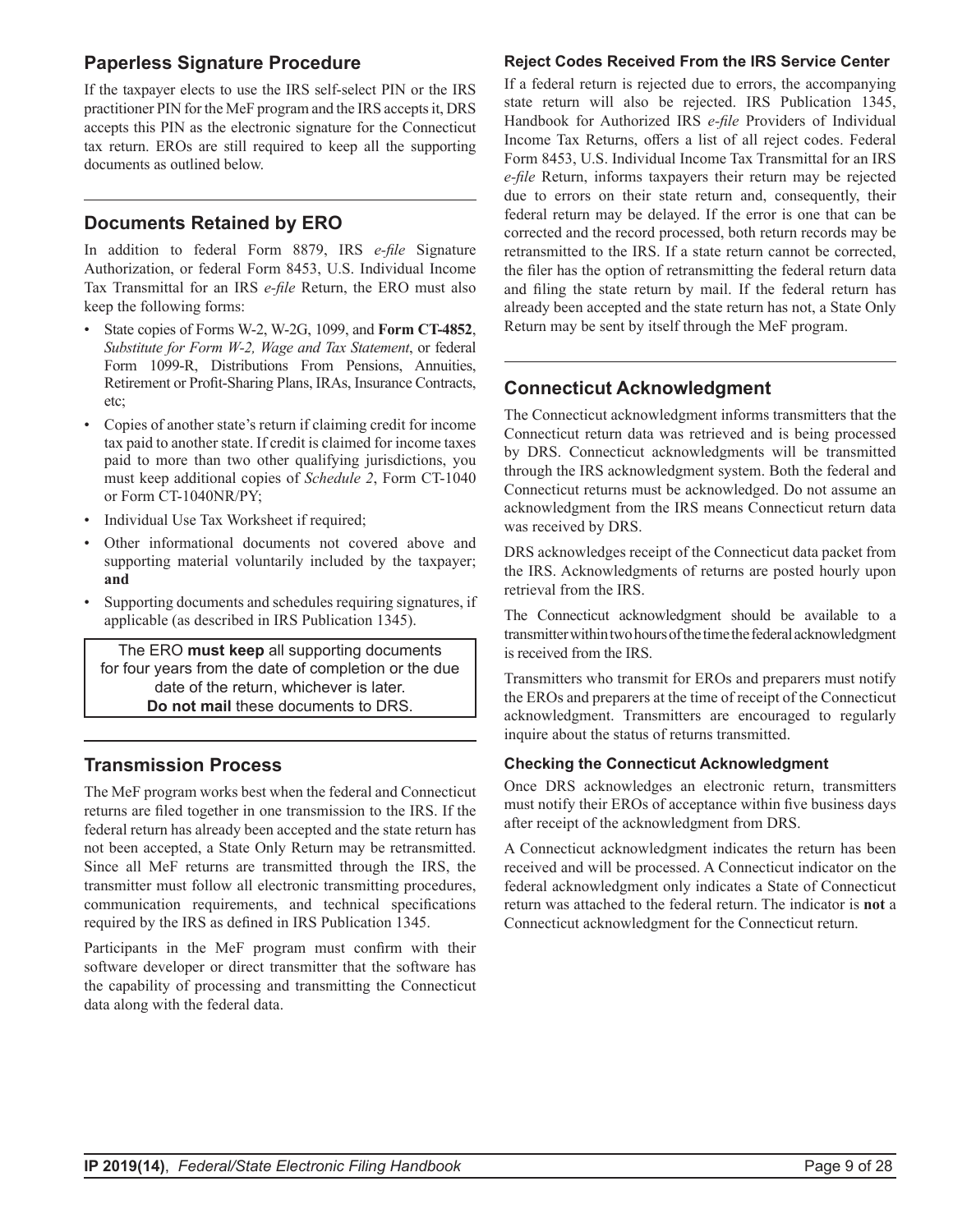#### <span id="page-9-0"></span>**How to Handle a Rejected Return**

EROs may now resend a rejected Connecticut return to DRS. EROs should follow software instructions to send only the Connecticut tax return through the MeF program. All current exclusions apply. See *What Cannot Be Transmitted Using the MeF Program*, on Page 8.

If the electronically filed Connecticut return cannot be retransmitted, the ERO must submit a paper tax return to:

> Department of Revenue Services State of Connecticut PO Box 2964 Hartford CT 06104-2964

The taxpayer is not required to sign the paper copy of Form CT-1040 or Form CT-1040NR/PY if all appropriate signatures are included on the federal signature document. DRS will process properly submitted paper returns on a priority basis.

The ERO is responsible for notifying the taxpayer that a paper return was filed with DRS. Repeated rejection of transmissions could cause the IRS to rescind the electronic filing privileges of an ERO.

Rejected returns may be corrected and resubmitted within five business days after the due date.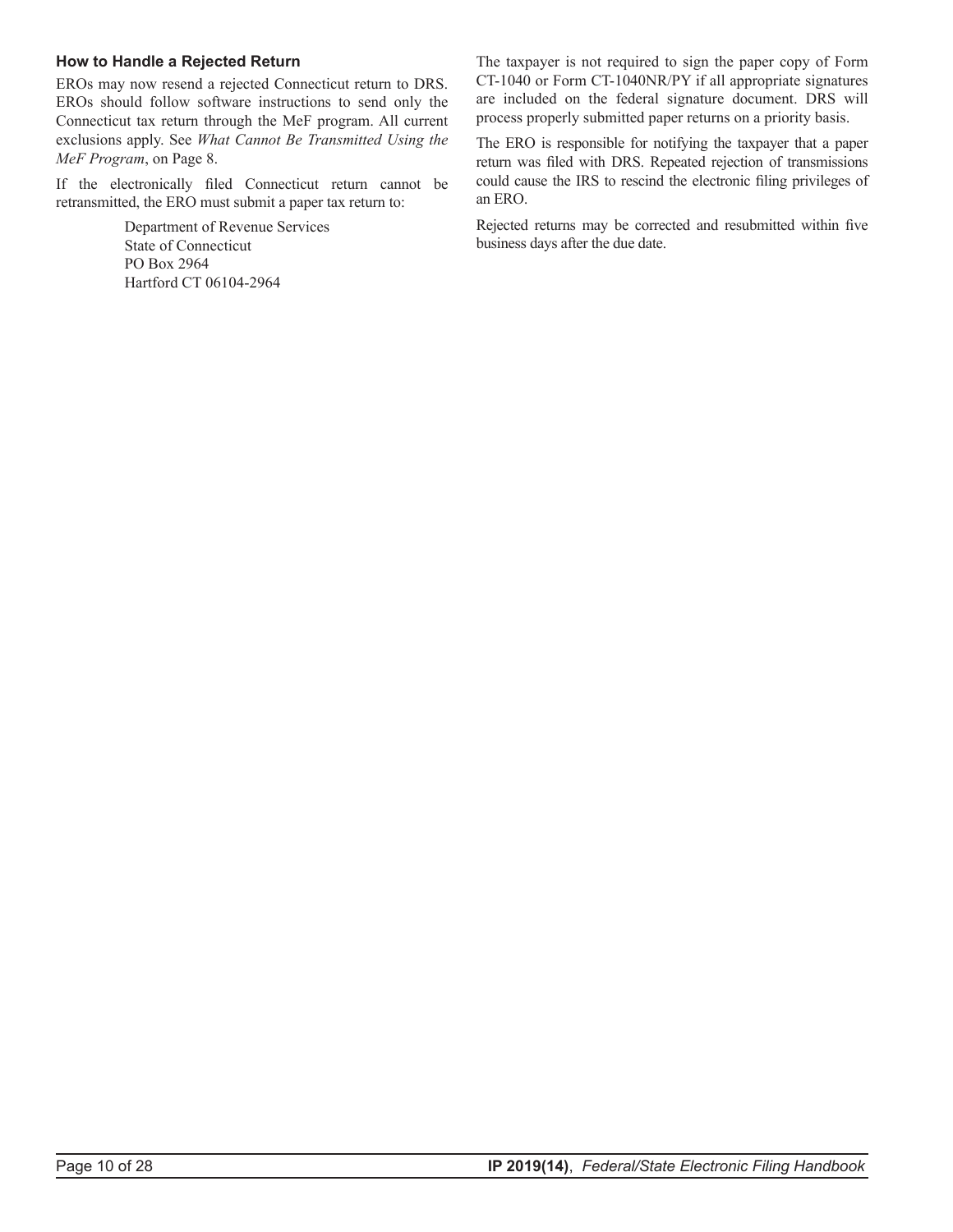#### <span id="page-10-0"></span>**Form CT-1120CU Reject Codes Specific to the Connecticut Return**

| <b>Rule Number</b>                                    | <b>Rule Text</b>                                                                                                                              | <b>Error Category</b>     | <b>Severity</b> | <b>Status</b> |
|-------------------------------------------------------|-----------------------------------------------------------------------------------------------------------------------------------------------|---------------------------|-----------------|---------------|
| X0000-002                                             | Incorrect Transmission data.                                                                                                                  | <b>Incorrect Data</b>     | Reject          | Active        |
| X0000-003                                             | SubmissionId in the submission file mismatches<br>SubmissionId in the manifest file.                                                          | Data Mismatch             | Reject          | Active        |
| X0000-004                                             | No submission file found in state submission directory.                                                                                       | Missing Data              | RejectAndStop   | Active        |
| X0000-005                                             | The XML data has failed schema validation.                                                                                                    | XML Error                 | RejectAndStop   | Active        |
| X0000-006                                             | MeF Gateway experiences system error.                                                                                                         | System Error              | RejectAndStop   | Active        |
| X0000-007                                             | Other State Submission.                                                                                                                       | XML Error                 | Reject          | Active        |
| X0000-008                                             | The namespace declarations in the root element of the<br>return ('Return' element) must be as follows: The default<br>namespace shall be set. | XML Error                 | RejectAndStop   | Active        |
| CT000-MeF-Corp                                        | RejectAndStop                                                                                                                                 | Active                    |                 |               |
| CT001-MeF-Corp                                        | Unauthorized Software Version.                                                                                                                | Database Validation Error | RejectAndStop   | Active        |
| CT002-MeF-Corp                                        | Unapproved Transmitter for the CT MeF system.                                                                                                 | Database Validation Error | RejectAndStop   | Active        |
| CT003-MeF-Corp                                        | Unauthorized or Fraudulent Preparer for the CT MeF system.                                                                                    | Database Validation Error | RejectAndStop   | Active        |
| CT004-MeF-Corp                                        | Software Developer ID must be approved for Business Efile.                                                                                    | Database Validation Error | RejectAndStop   | Active        |
| CT005-MeF-Corp                                        | TaxYear mismatch between manifest and return.                                                                                                 | <b>Incorrect Data</b>     | RejectAndStop   | Active        |
| CT007-MeF-Corp                                        | All On-Line returns must have the IP Address data included.                                                                                   | Missing Data              | Reject          | Active        |
| CT008-MeF-Corp                                        | Invalid Direct Deposit/Payment/IAT Information.                                                                                               |                           | Reject          | Active        |
| CT009-MeF-Corp<br>Invalid or missing tax period date. |                                                                                                                                               | <b>Incorrect Data</b>     | RejectAndStop   | Active        |
| CT010-MeF-Corp                                        | Missing or invalid CT Tax Reg Number.                                                                                                         | <b>Incorrect Data</b>     | Reject          | Active        |
| CT011-MeF-Corp                                        | Missing Form CT-1120ATT.                                                                                                                      | Missing Data              | Reject          | Active        |
| CT012-MeF-Corp                                        | Missing Schedule I.                                                                                                                           | Missing Data              | Reject          | Active        |
| CT013-MeF-Corp                                        | Schedule J Column A not less than Column B.                                                                                                   | <b>Incorrect Data</b>     | Reject          | Active        |
| CT014-MeF-Corp                                        | Unequal federal bonus depreciation recovery on<br>Schedules D and J.                                                                          | Incorrect Data            | Reject          | Active        |
| CT015-MeF-Corp                                        | Unequal dividend deduction on Schedules D and I.                                                                                              | <b>Incorrect Data</b>     | Reject          | Active        |
| CT016-MeF-Corp                                        | Invalid or missing Form CT-1120PE.                                                                                                            | <b>Incorrect Data</b>     | Reject          | Active        |
| CT019-MeF-Corp                                        | Invalid Extension.                                                                                                                            | <b>Incorrect Data</b>     | RejectAndStop   | Active        |
| CT020-MeF-Corp                                        | Duplicate extensions are not allowed.                                                                                                         | <b>Incorrect Data</b>     | RejectAndStop   | Active        |
| CT021-MeF-Corp                                        | Invalid Estimated Payment.                                                                                                                    | <b>Incorrect Data</b>     | RejectAndStop   | Active        |
| CT022-MeF-Corp                                        | Duplicate member id.                                                                                                                          | <b>Incorrect Data</b>     | Reject          | Active        |
| CT023-MeF-Corp                                        | Invalid member id.                                                                                                                            | <b>Incorrect Data</b>     | Reject          | Active        |
| CT024-MeF-Corp                                        | Missing member id.                                                                                                                            | <b>Incorrect Data</b>     | Reject          | Active        |
| CT025-MeF-Corp                                        | Nontaxable member ProtectedByPL86272.                                                                                                         | Incorrect Data            | Reject          | Active        |
| CT026-MeF-Corp                                        | Missing CT-1120K member id.                                                                                                                   | Incorrect Data            | Reject          | Active        |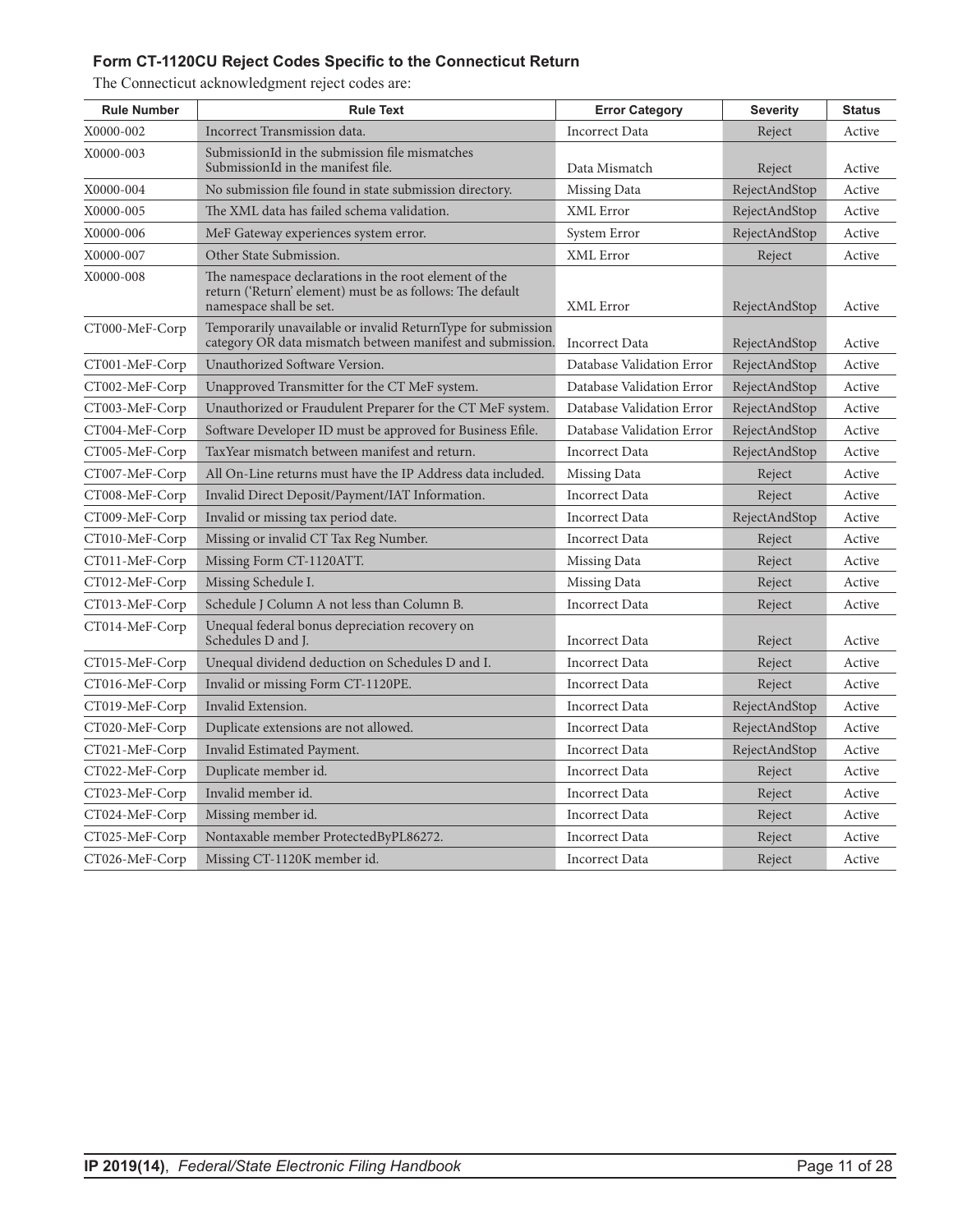#### <span id="page-11-0"></span>**Form CT-1040 Reject Codes Specific to the Connecticut Return**

| <b>Rule Number</b> | <b>Rule Text</b>                                                                                                                              | <b>Error Category</b>      | <b>Severity</b> | <b>Status</b> |
|--------------------|-----------------------------------------------------------------------------------------------------------------------------------------------|----------------------------|-----------------|---------------|
| X0000-002          | Incorrect Transmission data.                                                                                                                  | <b>Incorrect Data</b>      | Reject          | Active        |
| X0000-003          | SubmissionId in the submission file mismatches<br>SubmissionId in the manifest file.                                                          | Data Mismatch              | Reject          | Active        |
| X0000-004          | No submission file found in state submission directory.                                                                                       | Missing Data               | RejectAndStop   | Active        |
| X0000-005          | The XML data has failed schema validation.                                                                                                    | XML Error                  | RejectAndStop   | Active        |
| X0000-006          | MeF Gateway experiences system error.                                                                                                         | System Error               | RejectAndStop   | Active        |
| X0000-007          | Other State Submission.                                                                                                                       | XML Error                  | Reject          | Active        |
| X0000-008          | The namespace declarations in the root element of the<br>return ('Return' element) must be as follows: The default<br>namespace shall be set. | XML Error                  | RejectAndStop   | Active        |
| CT000-MeF-Ind      | Temporarily unavailable or invalid ReturnType for<br>submission category OR data mismatch between manifest<br>and submission.                 | <b>Incorrect Data</b>      | RejectAndStop   | Active        |
| CT001-MeF-Ind      | Unauthorized Software Version.                                                                                                                | Database Validation Error  | RejectAndStop   | Active        |
| CT002-MeF-Ind      | Database Validation Error<br>Unapproved Transmitter for the CT MeF system.<br>RejectAndStop                                                   |                            | Active          |               |
| CT003-MeF-Ind      | Unauthorized or Fraudulent Preparer for the CT MeF system.                                                                                    | Database Validation Error  | RejectAndStop   | Active        |
| CT004-MeF-Ind      | Software Developer ID must be approved for Individual Efile.                                                                                  | Database Validation Error  | RejectAndStop   | Active        |
| CT005-MeF-Ind      | TaxYear mismatch.                                                                                                                             | <b>Incorrect Data</b>      | RejectAndStop   | Active        |
| CT006-MeF-Ind      | Return for the tax year has already been accepted.                                                                                            | <b>Duplicate Condition</b> | RejectAndStop   | Active        |
| CT007-MeF-Ind      | Non-calendar year filings are not allowed.                                                                                                    | <b>Incorrect Data</b>      | RejectAndStop   | Active        |
| CT008-MeF-Ind      | Non-zero EITCredit requires Schedule CT-EITC.                                                                                                 | Incomplete Data            | Reject          | Active        |
| CT009-MeF-Ind      | EITCredit mismatch.                                                                                                                           | <b>Incorrect Data</b>      | Reject          | Active        |
| CT010-MeF-Ind      | Invalid or missing PTE schedule.                                                                                                              | <b>Incorrect Data</b>      | Reject          | Active        |
| CT011-MeF-Ind      | All On-Line returns must have the IP Address data included.                                                                                   | Missing Data               | Reject          | Active        |
| CT013-MeF-Ind      | Withholding math error OR too few withholding instances<br>used together with supplemental withholding.                                       | <b>Incorrect Data</b>      | Reject          | Active        |
| CT014-MeF-Ind      | Invalid CHET deduction or CHET schedule total mismatch.                                                                                       | <b>Incorrect Data</b>      | Reject          | Active        |
| CT015-MeF-Ind      | Form CT-1040 CRC is not available for Electronic Filing.                                                                                      | <b>Incorrect Data</b>      | RejectAndStop   | Active        |
| CT019-MeF-Ind      | Invalid Direct Deposit/Payment/IAT Information.                                                                                               | <b>Incorrect Data</b>      | Reject          | Active        |
| CT021-MeF-Ind      | Amount fields must be of 10 digits or less.                                                                                                   | <b>Incorrect Data</b>      | Reject          | Active        |
| CT022-MeF-Ind      | Math error detected.                                                                                                                          | <b>Incorrect Data</b>      | Reject          | Active        |
| CT023-MeF-Ind      | Invalid Estimated Payment.                                                                                                                    | <b>Incorrect Data</b>      | RejectAndStop   | Active        |
| CT024-MeF-Ind      | Invalid Extension.                                                                                                                            | <b>Incorrect Data</b>      | RejectAndStop   | Active        |
| CT025-MeF-Ind      | Duplicate extensions are not allowed.                                                                                                         | <b>Incorrect Data</b>      | RejectAndStop   | Active        |
| CT026-MeF-Ind      | Invalid CHET schedule.                                                                                                                        | Missing Data               | Reject          | Active        |
| CT027-MeF-Ind      | Invalid property tax credit or missing schedule.                                                                                              | <b>Incorrect Data</b>      | Reject          | Active        |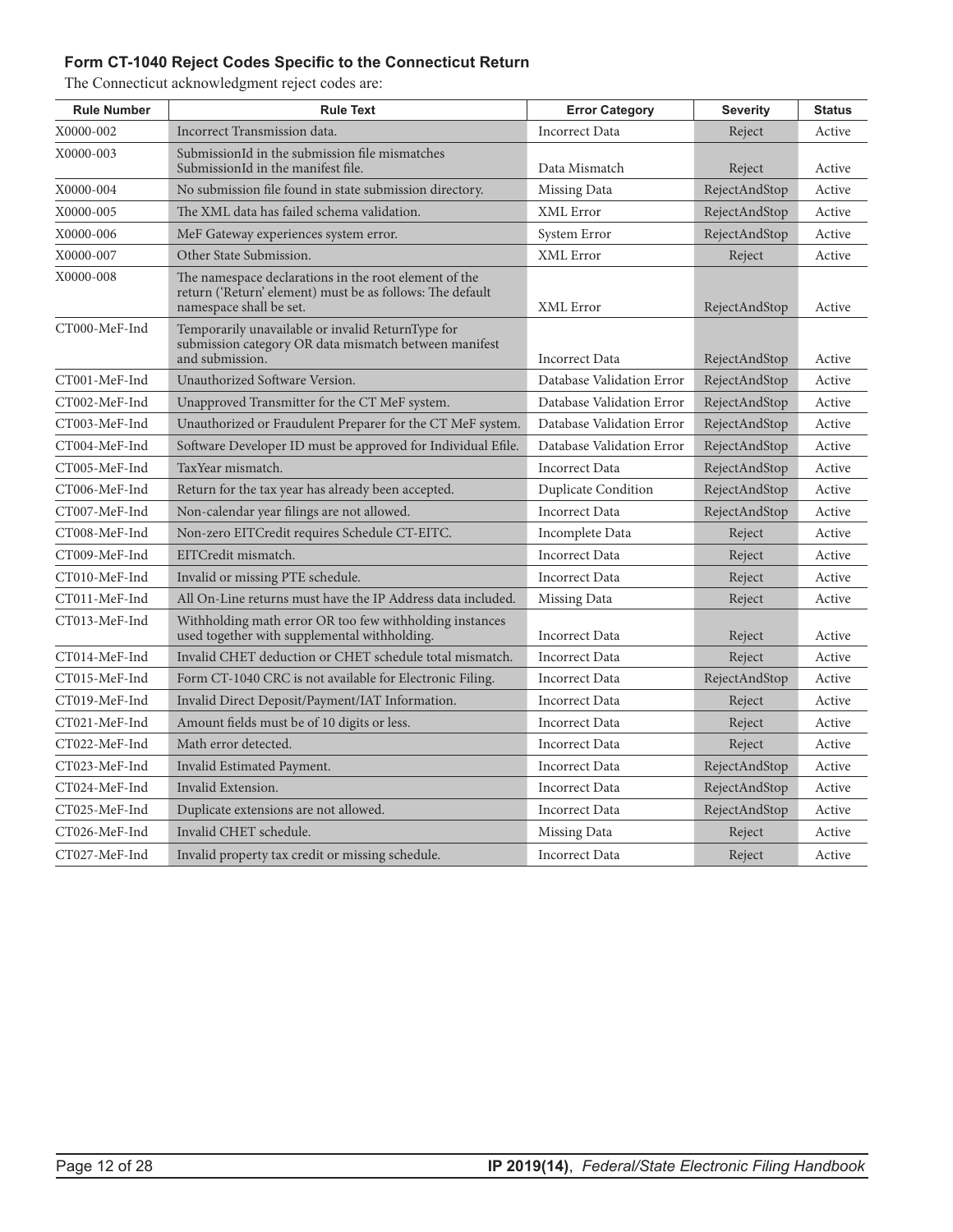#### <span id="page-12-0"></span>**Form CT-1065/CT-1120SI Reject Codes Specific to the Connecticut Return**

| <b>Rule Number</b> | <b>Rule Text</b>                                                                                                                              | <b>Error Category</b>     | <b>Severity</b> | <b>Status</b> |
|--------------------|-----------------------------------------------------------------------------------------------------------------------------------------------|---------------------------|-----------------|---------------|
| X0000-002          | Incorrect Transmission data.                                                                                                                  | <b>Incorrect Data</b>     | Reject          | Active        |
| X0000-003          | SubmissionId in the submission file mismatches<br>SubmissionId in the manifest file.                                                          | Data Mismatch             | Reject          | Active        |
| X0000-004          | No submission file found in state submission directory.                                                                                       | Missing Data              | RejectAndStop   | Active        |
| X0000-005          | The XML data has failed schema validation.                                                                                                    | <b>XML</b> Error          |                 | Active        |
|                    |                                                                                                                                               |                           | RejectAndStop   |               |
| X0000-006          | MeF Gateway experiences system error.                                                                                                         | System Error              | RejectAndStop   | Active        |
| X0000-007          | Other State Submission.                                                                                                                       | XML Error                 | Reject          | Active        |
| X0000-008          | The namespace declarations in the root element of the<br>return ('Return' element) must be as follows: The default<br>namespace shall be set. | XML Error                 | RejectAndStop   | Active        |
| CT000-MeF-Part     | Temporarily unavailable or invalid ReturnType for<br>submission category OR data mismatch between manifest<br>and submission.                 | <b>Incorrect Data</b>     | RejectAndStop   | Active        |
| CT001-MeF-Part     | Unauthorized Software Version.                                                                                                                | Database Validation Error | RejectAndStop   | Active        |
| CT002-MeF-Part     | Unapproved Transmitter for the CT MeF system.                                                                                                 | Database Validation Error | RejectAndStop   | Active        |
| CT003-MeF-Part     | Unauthorized or Fraudulent Preparer for the CT MeF system.                                                                                    | Database Validation Error | RejectAndStop   | Active        |
| CT004-MeF-Part     | Database Validation Error<br>Software Developer ID must be approved for Business Efile.                                                       |                           | RejectAndStop   | Active        |
| CT005-MeF-Part     | TaxYear mismatch between manifest and return.                                                                                                 | <b>Incorrect Data</b>     | RejectAndStop   | Active        |
| CT007-MeF-Part     | All On-Line returns must have the IP Address data included.                                                                                   | Missing Data              | Reject          | Active        |
| CT008-MeF-Part     | Invalid Direct Deposit/Payment/IAT Information                                                                                                | <b>Incorrect Data</b>     | Reject          | Active        |
| CT009-MeF-Part     | Invalid or missing tax period date.                                                                                                           | <b>Incorrect Data</b>     | RejectAndStop   | Active        |
| CT010-MeF-Part     | "If PE type is not S Corporation, must have at least 2 partners".                                                                             | Incorrect Data            | RejectAndStop   | Active        |
| CT011-MeF-Part     | Optional Numeric Only CT Tax Reg Number is invalid (must<br>be 10 to 13 digits).                                                              | <b>Incorrect Data</b>     | Reject          | Active        |
| CT012-MeF-Part     | "For any entry in Part 3, Name, Address, FEIN or SSN,<br>Member Number, and Member Type must be populated".                                   | <b>Incorrect Data</b>     | Reject          | Active        |
| CT013-MeF-Part     | All member ids used on the return must have an entry in Part 3.                                                                               | <b>Incorrect Data</b>     | Reject          | Active        |
| CT014-MeF-Part     | Duplicate member id.                                                                                                                          | <b>Incorrect Data</b>     | RejectAndStop   | Active        |
| CT015-MeF-Part     | Invalid Extension.                                                                                                                            | <b>Incorrect Data</b>     | RejectAndStop   | Active        |
| CT016-MeF-Part     | Duplicate extensions are not allowed.                                                                                                         | <b>Incorrect Data</b>     | RejectAndStop   | Active        |
| CT017-MeF-Part     | Invalid Estimated Payment.                                                                                                                    | <b>Incorrect Data</b>     | RejectAndStop   | Active        |
| CT018-MeF-Part     | Invalid or missing CT-AB.                                                                                                                     | <b>Incorrect Data</b>     | Reject          | Active        |
| CT019-MeF-Part     | Invalid or missing CT-CE.                                                                                                                     | <b>Incorrect Data</b>     | Reject          | Active        |
| CT020-MeF-Part     | Invalid or missing CT-NR.                                                                                                                     | <b>Incorrect Data</b>     | Reject          | Active        |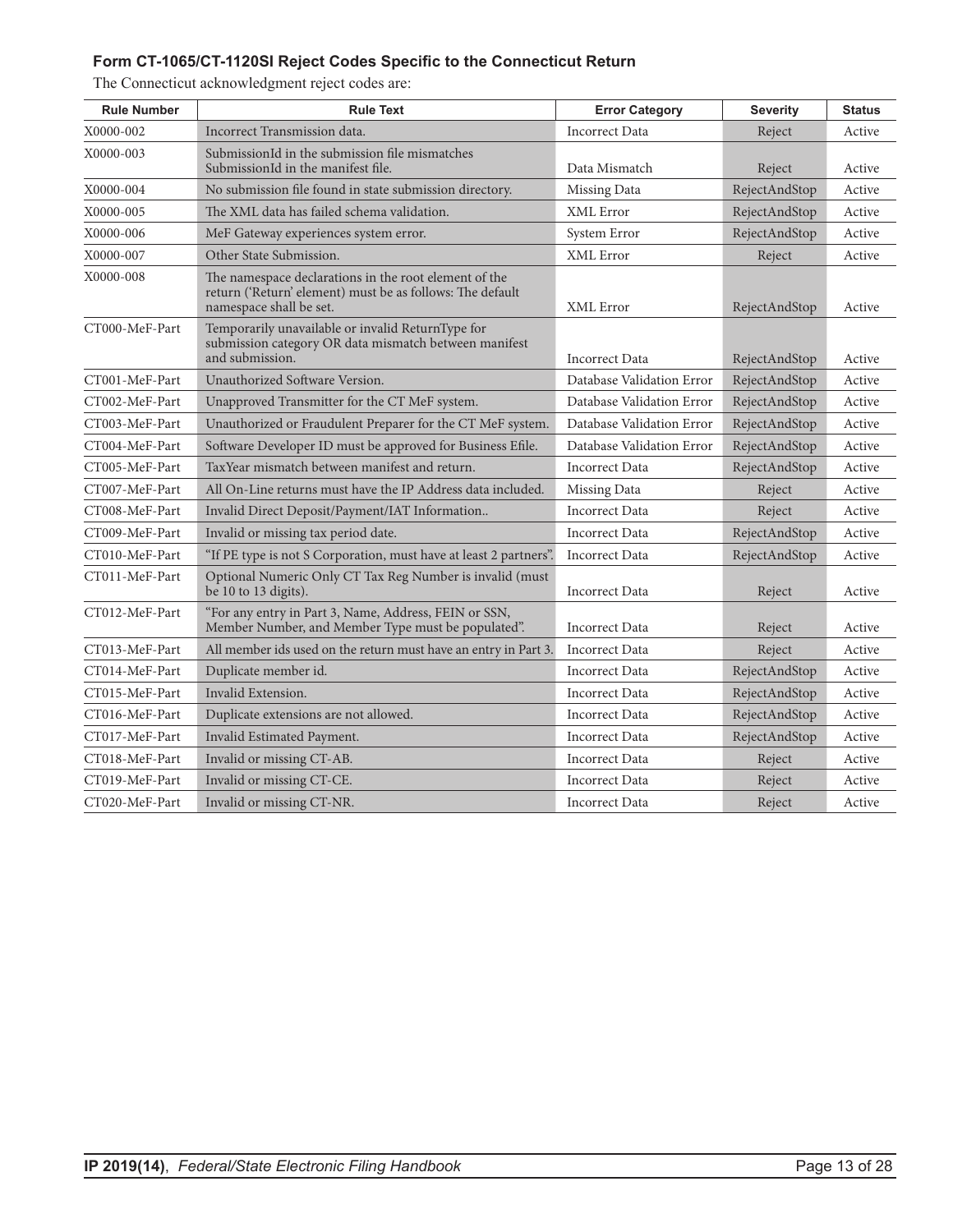#### <span id="page-13-0"></span>**Form CT-1120 Reject Codes Specific to the Connecticut Return**

| <b>Rule Number</b> | <b>Rule Text</b>                                                                                                                              | <b>Error Category</b>     | <b>Severity</b> | <b>Status</b> |
|--------------------|-----------------------------------------------------------------------------------------------------------------------------------------------|---------------------------|-----------------|---------------|
| X0000-002          | Incorrect Transmission data.                                                                                                                  | <b>Incorrect Data</b>     | Reject          | Active        |
| X0000-003          | SubmissionId in the submission file mismatches<br>SubmissionId in the manifest file.                                                          | Data Mismatch             | Reject          | Active        |
| X0000-004          | No submission file found in state submission directory.                                                                                       | Missing Data              | RejectAndStop   | Active        |
| X0000-005          | The XML data has failed schema validation.                                                                                                    | XML Error                 | RejectAndStop   | Active        |
| X0000-006          | MeF Gateway experiences system error.                                                                                                         | System Error              | RejectAndStop   | Active        |
| X0000-007          | Other State Submission.                                                                                                                       | XML Error                 | Reject          | Active        |
| X0000-008          | The namespace declarations in the root element of the<br>return ('Return' element) must be as follows: The default<br>namespace shall be set. | <b>XML</b> Error          | RejectAndStop   | Active        |
| CT000-MeF-Corp     | Temporarily unavailable or invalid ReturnType for<br>submission category OR data mismatch between manifest<br>and submission.                 | <b>Incorrect Data</b>     | RejectAndStop   | Active        |
| CT001-MeF-Corp     | Unauthorized Software Version.                                                                                                                | Database Validation Error |                 | Active        |
| CT002-MeF-Corp     | Unapproved Transmitter for the CT MeF system.                                                                                                 | Database Validation Error | RejectAndStop   | Active        |
| CT003-MeF-Corp     | Unauthorized or Fraudulent Preparer for the CT MeF system.                                                                                    | Database Validation Error | RejectAndStop   | Active        |
| CT004-MeF-Corp     | Software Developer ID must be approved for Business Efile.                                                                                    | Database Validation Error | RejectAndStop   | Active        |
| CT005-MeF-Corp     | TaxYear mismatch between manifest and return.                                                                                                 | <b>Incorrect Data</b>     | RejectAndStop   | Active        |
| CT007-MeF-Corp     | All On-Line returns must have the IP Address data included.                                                                                   | Missing Data              | Reject          | Active        |
| CT008-MeF-Corp     | Invalid Direct Deposit/Payment/IAT Information.                                                                                               | <b>Incorrect Data</b>     | Reject          | Active        |
| CT009-MeF-Corp     | Invalid or missing tax period date.                                                                                                           | <b>Incorrect Data</b>     | RejectAndStop   | Active        |
| CT010-MeF-Corp     | Numeric Only CT Tax Reg Number is missing or invalid<br>(must be 10 to 13 digits).                                                            | <b>Incorrect Data</b>     | Reject          | Active        |
| CT011-MeF-Corp     | Missing Form CT-1120 ATT.                                                                                                                     | Missing Data              | Reject          | Active        |
| CT012-MeF-Corp     | Missing Schedule I.                                                                                                                           | Missing Data              | Reject          | Active        |
| CT013-MeF-Corp     | Schedule J Column A not less than Column B.                                                                                                   | <b>Incorrect Data</b>     | Reject          | Active        |
| CT014-MeF-Corp     | Unequal federal bonus depreciation recovery on<br>Schedules D and J.                                                                          | <b>Incorrect Data</b>     | Reject          | Active        |
| CT015-MeF-Corp     | Unequal dividend deduction on Schedules D and I.                                                                                              | <b>Incorrect Data</b>     | Reject          | Active        |
| CT016-MeF-Corp     | Invalid or missing Form CT-1120PE.                                                                                                            | <b>Incorrect Data</b>     | Reject          | Active        |
| CT019-MeF-Corp     | Invalid Extension.                                                                                                                            | <b>Incorrect Data</b>     | RejectAndStop   | Active        |
| CT020-MeF-Corp     | Duplicate extensions are not allowed.                                                                                                         | <b>Incorrect Data</b>     | RejectAndStop   | Active        |
| CT021-MeF-Corp     | Invalid Estimated Payment.                                                                                                                    | <b>Incorrect Data</b>     | RejectAndStop   | Active        |
| CT022-MeF-Corp     | Duplicate member id.                                                                                                                          | <b>Incorrect Data</b>     | Reject          | Active        |
| CT023-MeF-Corp     | Invalid member id.                                                                                                                            | Incorrect Data            | Reject          | Active        |
| CT024-MeF-Corp     | Missing member id.                                                                                                                            | <b>Incorrect Data</b>     | Reject          | Active        |
| CT025-MeF-Corp     | Nontaxable member ProtectedByPL86272.                                                                                                         | <b>Incorrect Data</b>     | Reject          | Active        |
| CT026-MeF-Corp     | Missing CT-1120K member id.                                                                                                                   | Incorrect Data            | Reject          | Active        |
| CT011-MeF-Part     | Optional Numeric Only CT Tax Reg Number is invalid (must<br>be 10 to 13 digits).                                                              | Incorrect Data            | Reject          | Active        |
| CT012-MeF-Part     | "For any entry in Part 3, Name, Address, FEIN or SSN,<br>Member Number, and Member Type must be populated".                                   | <b>Incorrect Data</b>     | Reject          | Active        |
| CT013-MeF-Part     | All member ids used on the return must have an entry in Part 3.                                                                               | <b>Incorrect Data</b>     | Reject          | Active        |
| CT014-MeF-Part     | Duplicate member id.                                                                                                                          | Incorrect Data            | RejectAndStop   | Active        |
| CT018-MeF-Part     | Invalid or missing CT-AB.                                                                                                                     | <b>Incorrect Data</b>     | Reject          | Active        |
| CT019-MeF-Part     | Invalid or missing CT-CE.                                                                                                                     | <b>Incorrect Data</b>     | Reject          | Active        |
| CT020-MeF-Part     | Invalid or missing CT-NR.                                                                                                                     | Incorrect Data            | Reject          | Active        |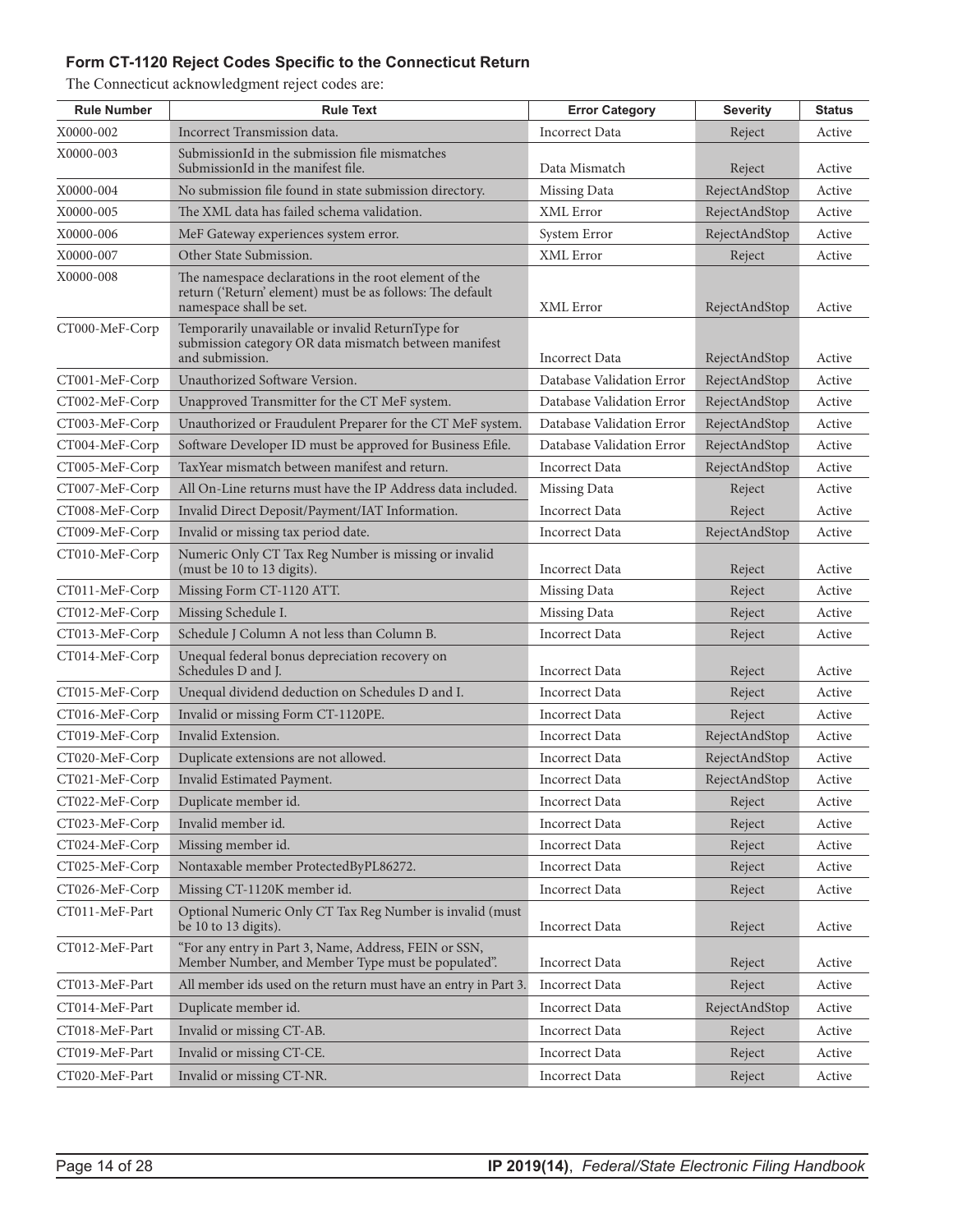#### <span id="page-14-0"></span>**Form CT-1041 Reject Codes Specific to the Connecticut Return**

| <b>Rule Number</b>                                                                    | <b>Rule Text</b>                                                                                                                              | <b>Error Category</b>     | <b>Severity</b> | <b>Status</b> |
|---------------------------------------------------------------------------------------|-----------------------------------------------------------------------------------------------------------------------------------------------|---------------------------|-----------------|---------------|
| X0000-002                                                                             | Incorrect Transmission data.                                                                                                                  | <b>Incorrect Data</b>     | Reject          | Active        |
| X0000-003                                                                             | SubmissionId in the submission file mismatches<br>SubmissionId in the manifest file.                                                          | Data Mismatch             | Reject          | Active        |
| X0000-004                                                                             | No submission file found in state submission directory.                                                                                       | Missing Data              | RejectAndStop   | Active        |
| X0000-005                                                                             | The XML data has failed schema validation.                                                                                                    | XML Error                 | RejectAndStop   | Active        |
| X0000-006                                                                             | MeF Gateway experiences system error.                                                                                                         | System Error              | RejectAndStop   | Active        |
| X0000-007                                                                             | Other State Submission.                                                                                                                       | XML Error                 | Reject          | Active        |
| X0000-008                                                                             | The namespace declarations in the root element of the<br>return ('Return' element) must be as follows: The default<br>namespace shall be set. | <b>XML</b> Error          | RejectAndStop   | Active        |
| CT000-MeF-Estrst                                                                      | Temporarily unavailable or invalid ReturnType for<br>submission category OR data mismatch between manifest<br>and submission.                 | <b>Incorrect Data</b>     | RejectAndStop   | Active        |
| CT001-MeF-Estrst                                                                      | Unauthorized Software Version.                                                                                                                | Database Validation Error | RejectAndStop   | Active        |
| CT002-MeF-Estrst                                                                      | Unapproved Transmitter for the CT MeF system.                                                                                                 |                           | RejectAndStop   | Active        |
| CT003-MeF-Estrst                                                                      | Unauthorized or Fraudulent Preparer for the CT MeF system.                                                                                    | Database Validation Error | RejectAndStop   | Active        |
| CT004-MeF-Estrst                                                                      | Software Developer ID must be approved for Estate<br>Trust Efile.                                                                             | Database Validation Error | RejectAndStop   | Active        |
| CT005-MeF-Estrst                                                                      | TaxYear mismatch between manifest and return.                                                                                                 | <b>Incorrect Data</b>     | RejectAndStop   | Active        |
| CT006-MeF-Estrst<br>Question A is Required for Grantor Trust or<br>Inter vivos Trust. |                                                                                                                                               | Missing Data              | Reject          | Active        |
| CT007-MeF-Estrst                                                                      | All On-Line returns must have the IP Address data included.                                                                                   | Missing Data              | Reject          | Active        |
| CT008-MeF-Estrst                                                                      | Invalid Direct Deposit/Payment/IAT Information.                                                                                               | <b>Incorrect Data</b>     | Reject          | Active        |
| CT009-MeF-Estrst                                                                      | Invalid Estimated Payment.                                                                                                                    | <b>Incorrect Data</b>     | RejectAndStop   | Active        |
| CT010-MeF-Estrst                                                                      | Invalid Extension.                                                                                                                            | <b>Incorrect Data</b>     | RejectAndStop   | Active        |
| CT011-MeF-Estrst                                                                      | Duplicate extensions are not allowed.                                                                                                         | <b>Incorrect Data</b>     | RejectAndStop   | Active        |
| CT012-MeF-Estrst                                                                      | Invalid filing for QuickFile status.                                                                                                          | <b>Incorrect Data</b>     | RejectAndStop   | Active        |
| CT013-MeF-Estrst                                                                      | Duplicate or invalid beneficiary.                                                                                                             | <b>Incorrect Data</b>     | Reject          | Active        |
| CT014-MeF-Estrst                                                                      | Invalid or missing tax period date.                                                                                                           | <b>Incorrect Data</b>     | RejectAndStop   | Active        |
| CT015-MeF-Estrst                                                                      | Invalid or missing EIN.                                                                                                                       | <b>Incorrect Data</b>     | RejectAndStop   | Active        |
| CT016-MeF-Estrst                                                                      | Withholding math error OR too few withholding instances.                                                                                      | <b>Incorrect Data</b>     | Reject          | Active        |
| CT017-MeF-Estrst                                                                      | Invalid or missing Schedule CT-PE.                                                                                                            | <b>Incorrect Data</b>     | Reject          | Active        |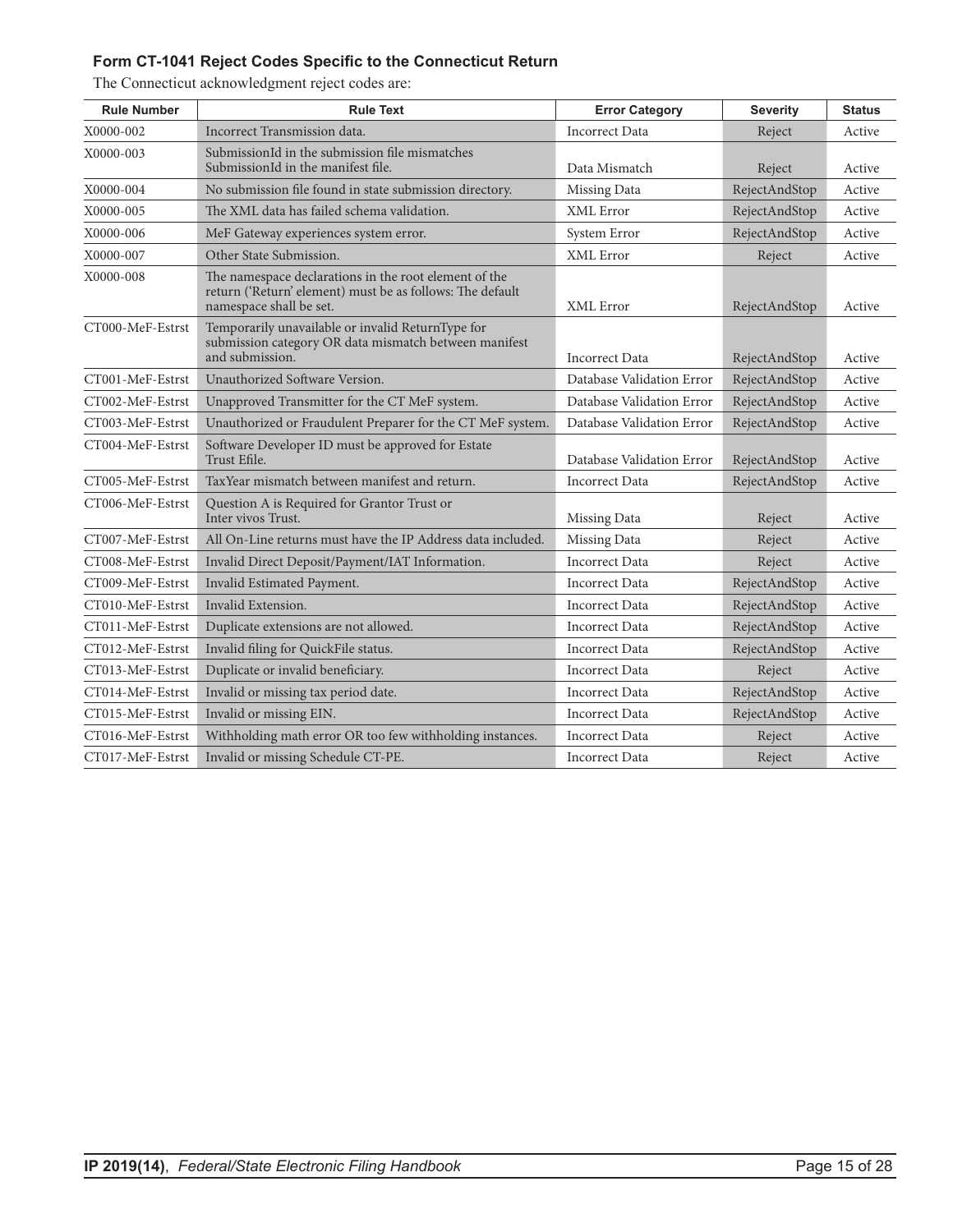## **VI. Error Resolution**

<span id="page-15-0"></span>Errors may be identified on Connecticut returns when they enter the tax return processing cycle at DRS. These errors will be handled through the DRS error resolution process. Some errors that might be identified are duplicate returns, duplicate Social Security Numbers, computation errors, or debt offsets on refunds. Should errors occur on the Connecticut return, DRS will communicate directly with the preparer in most cases. Transmitters are not given information about the tax return other than acknowledgment of receipt by DRS through the acknowledgment system.

#### **Handling Problems**

DRS operates a Help Desk for electronic transmitters and preparers who experience problems. For help with problems related to electronically filed Connecticut returns, call **860‑297‑4973** and ask for the MeF Help Desk.

The MeF Help Desk number is **not** for taxpayers. EROs should not give taxpayers the telephone number for the MeF Help Desk. This telephone line is reserved for businesses accepted into the electronic filing program. For general tax inquiries or to check the status of a refund, taxpayers may call **800‑382‑9463**  (Connecticut calls outside the Greater Hartford area) or **860‑297‑5962** (from anywhere). Taxpayers may also visit the DRS website at **[portal.ct.gov/DRS](https://portal.ct.gov/DRS)**.

## **VII. Refund Returns**

Taxpayers may choose to have all or part of their overpayment:

- 1. Applied to their estimated tax for the next tax year;
- 2. Donated to funds designated on the return;
- 3. Deposited in a specific Connecticut Higher Education Trust (CHET) 529 College Savings Plan; **or**
- 4. Refunded.

#### **Refund Options**

There are two refund options available: direct deposit or paper check.

DRS recommends that taxpayers use direct deposit. The fastest way for taxpayers to get a refund is to file their return electronically and elect direct deposit. Generally, if a taxpayer does not elect direct deposit, DRS will issue their refund by paper check.

Direct deposit is not an option for first-time filers. DRS reserves the right to send a paper check on any requested refund.

DRS is not responsible when a financial institution refuses a direct deposit. If a refund cannot be directly deposited into an account, DRS generally issues a paper check. If the taxpayer does not choose the direct deposit option, the paper check is mailed to the taxpayer.

#### **Fraudulent Returns**

Any returns suspected to be fraudulent should be reported to DRS Special Investigations Section at **855‑842‑1441**.

#### **Foreign Bank Accounts**

When the taxpayer requests the direct deposit of a refund, federal banking rules require DRS to inquire whether a direct deposit is going into a foreign bank account. DRS will not deposit a refund into a foreign bank account. Instead DRS will issue a paper check.

#### **Refund Anticipation Loans**

If an ERO offers refund anticipation loans, they should be aware that many Connecticut refunds are offset to satisfy obligations owed to the State of Connecticut or another qualifying entity such as the IRS.

Additionally, EROs offering refund anticipation loans may be required to obtain a facilitator permit. Review **Special Notice 2017(8)**, *New Requirements for Income Tax Preparers and Facilitators of Refund Anticipation Loans or Checks*, and **Special Notice 2019(4)**, *Permit Requirements for Tax Preparers and Facilitators*, for the facilitator permit requirements.

#### **Refund Delays**

If a taxpayer owes money to DRS or another agency, the amount owed may be deducted from the refund. This debt delays the processing of the refund because all claims against the refund must be resolved before a refund check can be processed. This policy also applies to a paper return.

A delay in receiving a federal refund will not impact the time to receive a Connecticut refund.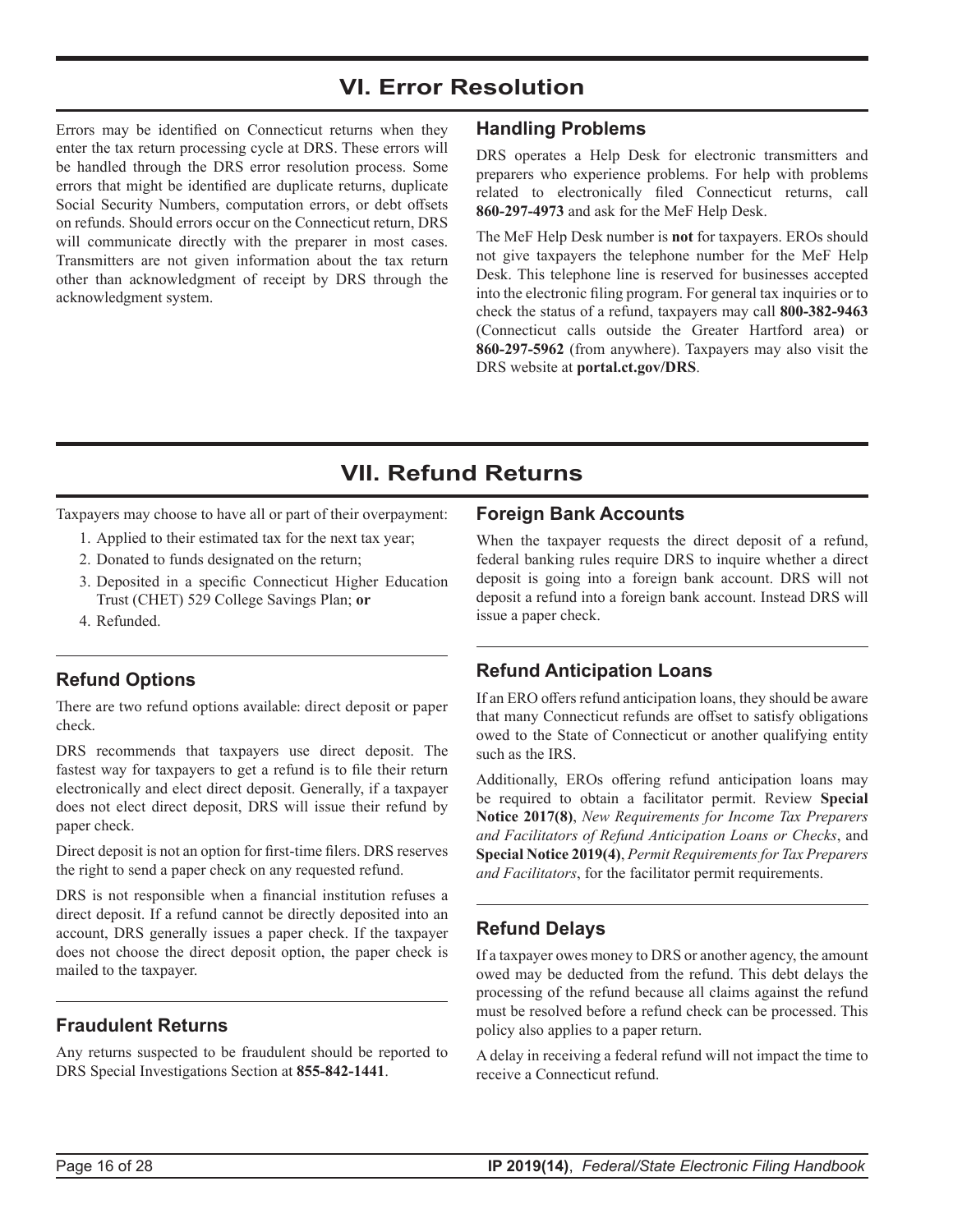## **VIII. Balance Due Returns**

<span id="page-16-0"></span>DRS accepts balance due or zero liability returns. Preparers must inform their clients of the procedures for payment of Connecticut balance due returns as outlined below. Preparers must also inform their clients that full payment must be made on or before the due date, to avoid penalty and interest.

If a preparer is filing a return for which an extension of time to file has been granted by DRS, the preparer is under an obligation to inform his or her clients that the return will be electronically filed and that any additional Connecticut income tax due must be remitted to DRS using one of the balance due payment options at the time the return is filed.

To comply with federal banking rules, taxpayers who elect to pay electronically will be asked if the funds are originating from an account outside of the United States. If the funds for payment will come from a banking institution outside of the United States, the payment must be made by paper check. Returns with electronic payments originating outside of the United States will be rejected.

If the balance due is paid by check, to avoid a penalty for late payment, the payment must be postmarked on whichever is earlier, the date of acceptance of the electronic return or the extended due date.

#### **Making Payments for Balance Due Returns**

Taxpayers who owe additional Connecticut income tax may pay the balance due either at the time of electronic filing or at a later date. Payment is due on or before the original due date of the return, to avoid penalty and interest. Taxpayers have the following balance due payment options.

#### **Payment Options**

#### **1. Direct Payment**

Connecticut supports direct payment as a payment option for balance due returns. If a taxpayer elects direct payment, the preparer must provide information used to debit the taxpayer's financial institution for the total amount due on the date selected. This information includes the routing transit number, bank account number, type of account, and requested payment date. If the funds for payment will come from a banking institution outside of the United States, the payment must be made by paper check. Returns with electronic payments originating outside of the U.S. will be rejected.

- The requested payment date is the date a taxpayer wants the payment withdrawn from their account. For a timely-filed return, this date can be any time between the date the return is filed and the original due date of the return. See *II. Modernized e‑file (MeF) Basics*, on Page 5.
- A payment made on the due date is timely even though it may take DRS up to three days to complete the debit **provided** the return is filed on or before the original due date. Penalty and interest are assessed for late payments.
- The direct payment amount must equal the total balance due.

A withdrawal payment record, **Form CT‑1040 EFW**, *Connecticut Electronic Withdrawal Payment Record*, will be generated by the MeF software. This form is provided to taxpayers for their records when electronic payment is requested for the tax year indicated. Form CT-1040 EFW should not be mailed to DRS.

EROs should caution taxpayers to determine before they file if the funds for payment will come from a banking institution outside of the United States and if their financial institution supports direct debit requests from the designated account. Payments cannot be authorized for this purpose from some credit union share accounts.

#### **2. Pay Electronically**

Taxpayers can also use the **Taxpayer Service Center** *(TSC)* to make a payment for current year taxes, estimated payments, or payments on past due income taxes. If a taxpayer elects to use this option, a preparer must provide the same information to debit the financial institution as listed in the direct payment option. Payment can be scheduled any time prior to the due date. Penalty and interest are assessed for late payments.

Visit **[portal.ct.gov/TSC](https://portal.ct.gov/TSC)** to make a payment. After logging into the *TSC*, select the *Make Payment Only* option and choose a tax type from the drop down box. Using this option authorizes DRS to electronically withdraw from the taxpayer's bank account (checking or savings) a payment on a date the taxpayer selects up to the due date. As a reminder, even if an electronic payment is made, the return must still be filed by the due date. Tax not paid on or before the due date will be subject to penalty and interest.

#### **3. Pay by Credit Card or Debit Card**

The taxpayer may elect to pay their tax liability using a credit card (American Express®, Discover®, Master Card®, or Visa®) or comparable debit card. A convenience fee will be charged by the service provider. You will be informed of the amount of the fee and may elect to cancel the transaction. At the end of the transaction, you will be given a confirmation number for your records.

To pay by credit card or comparable debit card visit **[www.officialpayments.com](https://www.officialpayments.com)** and select *State Payments*.

The payment will be effective on the date the taxpayer makes the charge.

#### **4. Pay by Mail**

Preparers must provide **Form CT‑1040V**, *Connecticut Electronic Filing Payment Voucher*, to taxpayers filing balance due returns using the MeF program.

Form CT-1040V has a scan line which will facilitate payment processing.

Enter on Form CT-1040V, the total amount enclosed.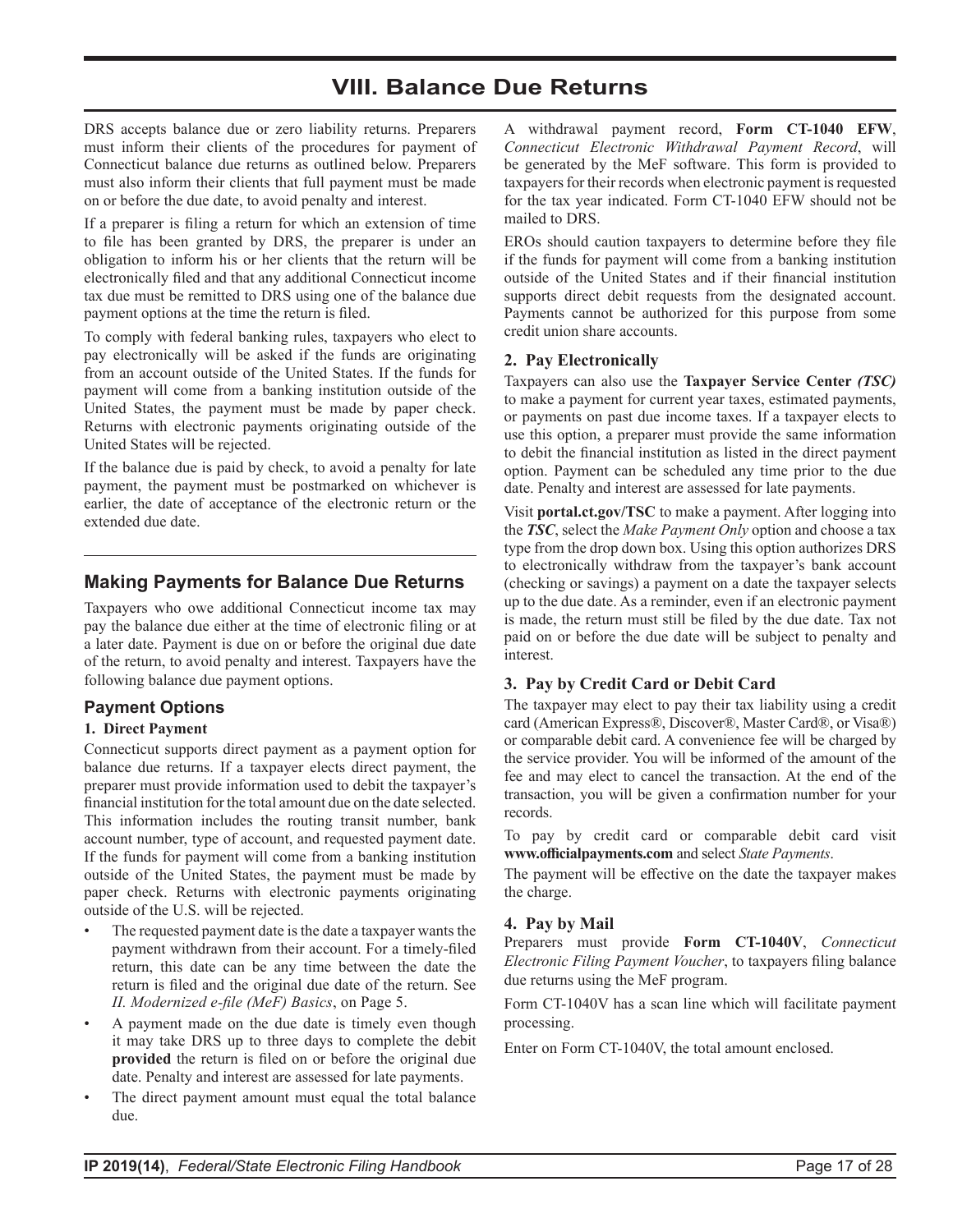<span id="page-17-0"></span>For proper credit, Form CT-1040V must be enclosed with the taxpayer's check. DRS does not accept cash. Taxpayers should be advised to:

- Make the check payable to **Commissioner of Revenue Services**;
- Write **"2019 Form CT‑1040V"** on the front of the check to ensure payment is applied to their account; **and**
- Sign the check.

DRS may submit their checks to the bank electronically.

Advise taxpayers that Form CT-1040V should not to be used to make an estimated tax payment. Also, advise taxpayers not to mail paper copies of their Form CT-1040 or Form CT-1040NR/PY with their payment. This will cause DRS to record a duplicate return and may result in the taxpayer being billed.

If the due date falls on a Saturday, Sunday, or legal holiday, the payment will be considered timely if paid by the next business day.

## **IX. Responsibilities of EROs and Transmitters**

EROs and transmitters must maintain a high degree of integrity, compliance, and accuracy to continue participation in the MeF program. They must also abide by the following requirements.

#### **Compliance**

All EROs and transmitters (or MeF program participants) must comply with the requirements and specifications published in IRS Publication 1345; Connecticut Informational Publication 2019(14); and the Connecticut MeF record layout specifications for individual income tax returns. Failure to comply with all requirements and specifications for the electronic portion and the non-electronic portion of the return will result in being suspended from the program.

The following are reasons for suspension from the program:

- Use of unapproved software;
- Rejection of transmitted returns;
- Disclosure of facts or conduct of a disreputable nature that reflect adversely on the program; **or**
- Purposeful submission of fraudulent returns.

DRS makes every attempt to assist participants in resolving problems. However, repeat offenders will be suspended from the program.

#### **Timeliness of Filing**

Transmitters must ensure electronic returns are filed in a timely manner. The receipt date of the electronic transmission by the IRS is the filing date for a Connecticut return if the federal return is acknowledged as accepted by the IRS.

Further, transmitters should confirm acknowledgment of the Connecticut return by DRS before considering the Connecticut return received.

#### **Deadline for Filing**

DRS will accept electronically filed Connecticut returns submitted for transmission to the IRS Service Center on or before the IRS' annual shutdown date. Any Connecticut returns submitted after the IRS' annual shutdown date, must be filed as paper returns or on the *TSC*.

**Form CT‑1040 EXT**, *Application for Extension of Time to File Connecticut Income Tax Return for Individuals*, only extends the time to file a return; it does not extend the time to pay. Penalty and interest will be assessed on any tax not paid by the original due date.

#### **Responsibility to Clients**

Preparers are entrusted with the task of filing their client's tax return and assume the responsibility of ensuring the return arrives at DRS. In the event the electronic return fails to arrive at its destination, preparers **must** file a paper return for their clients.

EROs must provide taxpayers with signed copies of their 2019 Form CT-1040 or Form CT-1040NR/PY and all supporting documents. The preparer should advise the taxpayer to:

- Keep copies of all materials;
- File amended returns using the *TSC* at **[portal.ct.gov/TSC](https://portal.ct.gov/TSC)** or the paper **Form CT‑1040X**, *Amended Connecticut Income Tax Return for Individuals*, if it is necessary to amend the return; **and**
- Use the IRS self-select PIN or IRS Practitioner PIN programs. If the IRS approves the PIN, DRS accepts the PIN as the electronic signature for the Connecticut tax return. EROs must keep all documents as outlined in *Documents Retained by ERO*, on Page 9.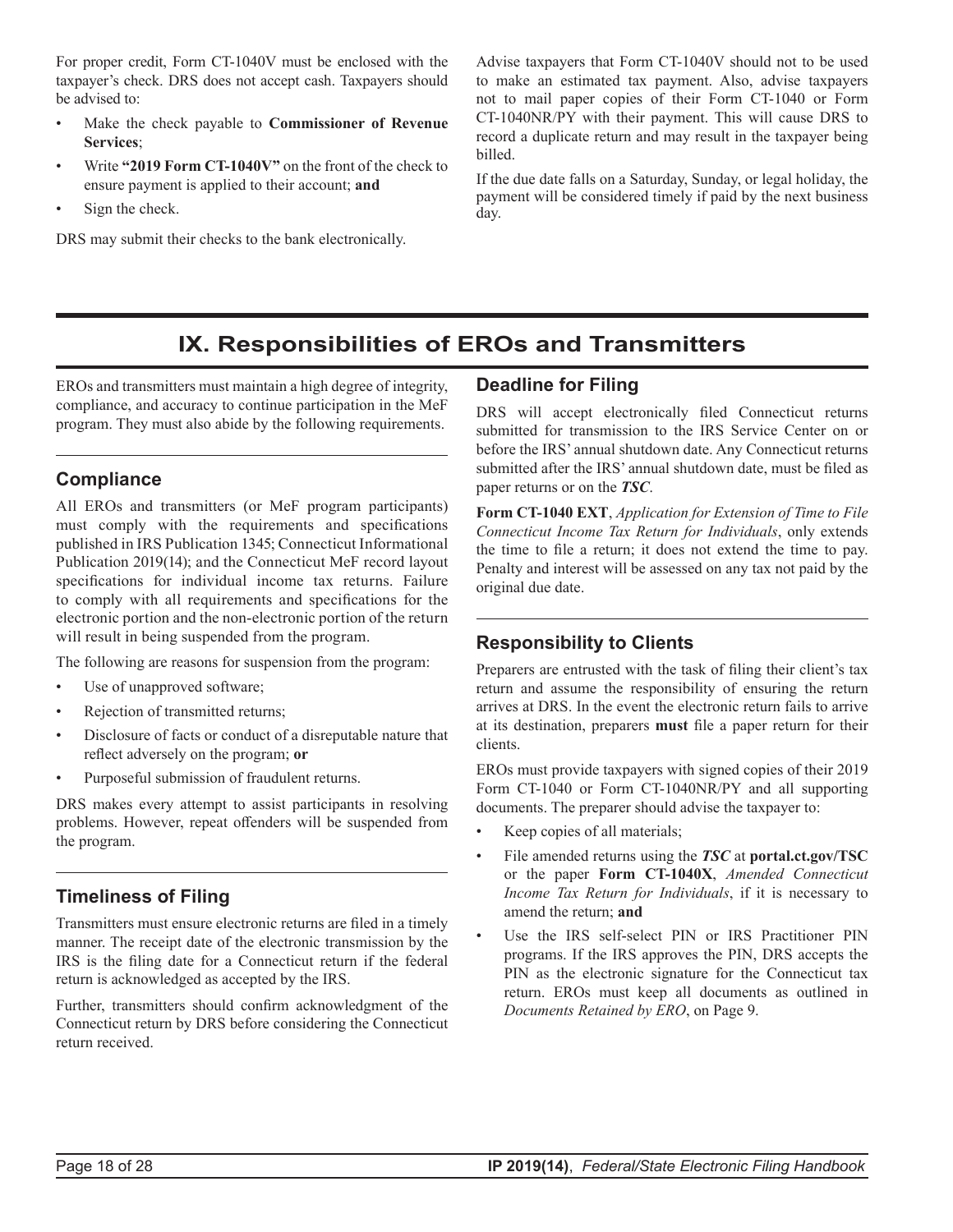<span id="page-18-0"></span>If a return shows a balance due, the ERO must inform the taxpayer of their payment options and provide them with a computer generated Form CT-1040V. See *Making Payments for Balance Due Returns*, on Page 17.

Upon the request of the taxpayer, the ERO must provide the taxpayer with the Declaration Control Number (DCN) and the date the electronic portion of the tax return was acknowledged as accepted by the IRS and DRS.

If you are a paid tax preparer preparing any Connecticut personal income tax returns, you are required to sign the returns and include your Preparer Tax Identification Number (PTIN) issued by the Internal Revenue Service. You are no longer allowed to use your Social Security Number. You **must** use your PTIN.

If your PTIN is not used, a civil penalty of \$500 may be imposed. See **Special Notice 2017(8)**, *New Requirements for Income Tax Preparers and Facilitators of Refund Anticipation Loans or Checks.*

#### **Changes to the Return**

If the ERO or taxpayer wishes to make any changes after the return has been accepted and acknowledged, the taxpayer must file Form CT-1040X to amend the return. Amended returns may be filed using the *TSC* or by using the paper document filing process.

#### **Advertising Guidelines**

Advertisements including but not limited to newspaper, radio, or television should not imply any special relationship with DRS. The use of improper advertising is grounds for suspension from the program. Acceptance into the MeF program by DRS does not imply endorsement by DRS towards the quality of the services provided by the electronic filer.

## **X. Reminders**

- Most Connecticut residents, nonresidents, and part-year residents can file through the MeF program.
- The address on the Connecticut MeF return must be the correct mailing address for the taxpayer.
- Any PE Tax Credit reported to the member on **Schedule CT K‑1**, *Member's Share of Certain Connecticut Items*, Part III, Line 1, must be included on the member's Connecticut tax return as well as **Schedule CT‑PE**, *Pass‑Through Entity Tax Credit*.
- Any PE Tax Credit reported to the beneficiary on **Schedule CT‑1041 K‑1**, *Beneficiary's Share of Certain Connecticut Items*, Part IV, Line 1, must be included on the beneficiary's Connecticut tax return as well as on **Schedule CT‑PE**, *Pass‑Through Entity Tax Credit*.
- A beneficiary of a trust or estate cannot claim withholding or estimated payments made by the trust or estate.
- Taxpayers will receive their refund quicker by electing direct deposit.
- Direct deposit is not available to first time filers.
- If a taxpayer has a balance due, encourage the use of the MeF direct payment method at the time of filing or go to the *TSC* to make an electronic payment. See **Informational Publication 2019(15)**, *Filing and Paying Connecticut Taxes Electronically*. If the taxpayer does not elect to use direct payment, **Form CT-1040V**, *Connecticut Electronic Filing Payment Voucher*, should be provided. Taxpayers should be informed that payments are due on or before the original due date of the return. See *Making Payments for Balance Due Returns* on Page 17.
- Do not attach copies of the Connecticut MeF return to the Form CT-1040V. The voucher should be remitted to DRS with only the check attached.
- Encourage clients to use the IRS self-select PIN program. If the IRS approves the PIN, DRS accepts the PIN as the electronic signature for the Connecticut tax return. EROs must keep all supporting documents as outlined in *Documents Retained by ERO* on Page 9.
- If the ERO cannot produce the original documents with all attachments when requested, credit for the tax withheld may be disallowed and the ERO may be suspended from the program.
- If there is a problem with the Connecticut return transmittal, the software should allow the return to be corrected and retransmitted.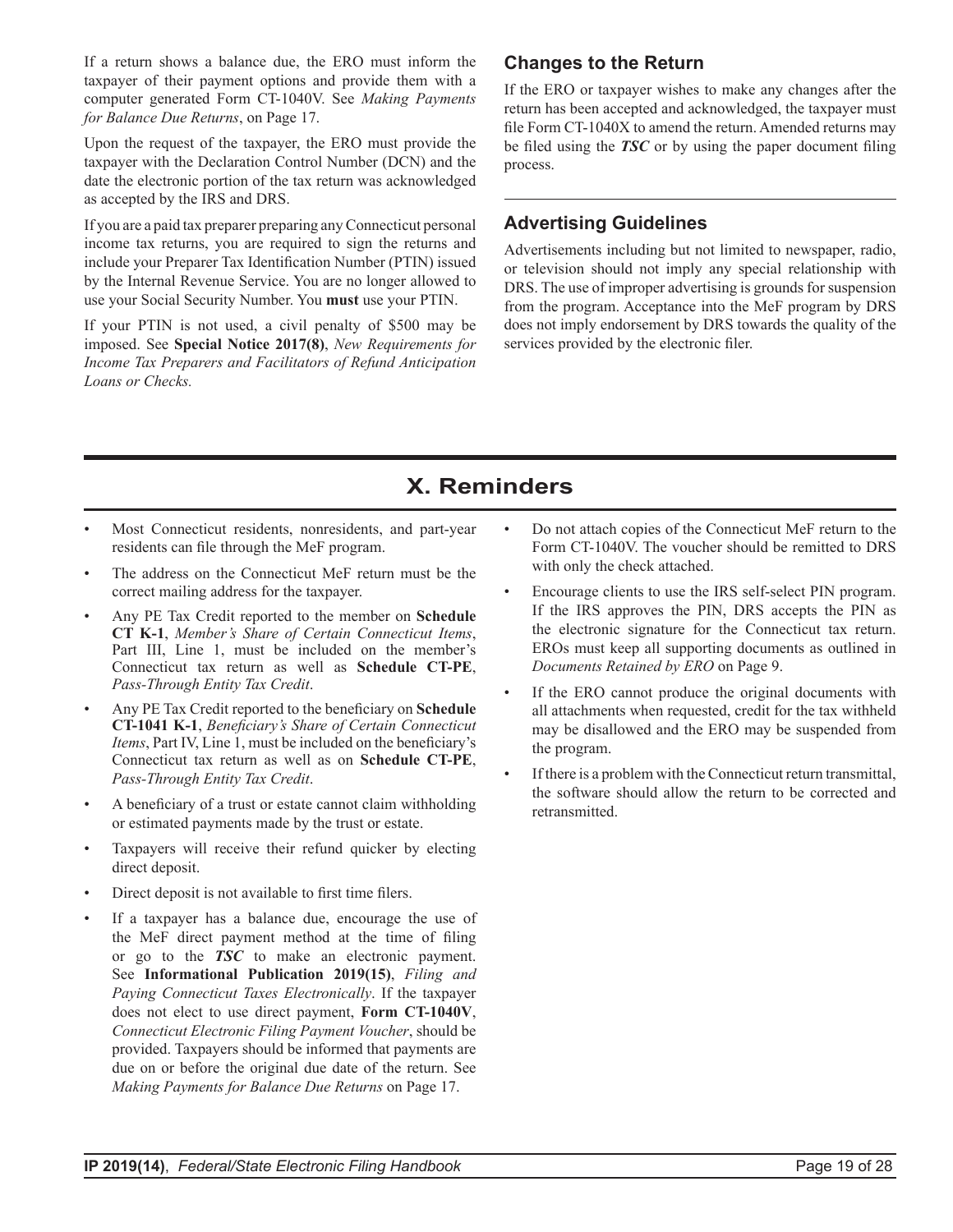## **XI. MeF Checklist**

- <span id="page-19-0"></span>• Confirm that Connecticut forms are transmittable.
- Verify the taxpayer wants to use the IRS self-select PIN program.
- Use only whole dollar amounts.
- Have the taxpayer(s) sign all documents requiring original signatures.
- Electronically transmit the Connecticut and federal information at the same time.
- Give the taxpayers copies of all forms that apply to them.
- Confirm the IRS acknowledgment.
- Confirm the Connecticut acknowledgment.
- Keep any supporting documents as part of permanent records for four years from the date of completion or the due date of the return, whichever is later.
- **• Do not mail** anything to DRS except for payments made with Form CT-1040V.

## **XII. Appendix**

- **• Form CT‑1040V**, *2019 Connecticut Electronic Filing Payment Voucher*
- **• Form CT-1041V**, *2019 Connecticut Electronic Filing Payment Voucher*
- **• Form CT‑1040 EFW**, *Connecticut Electronic Withdrawal Payment Record*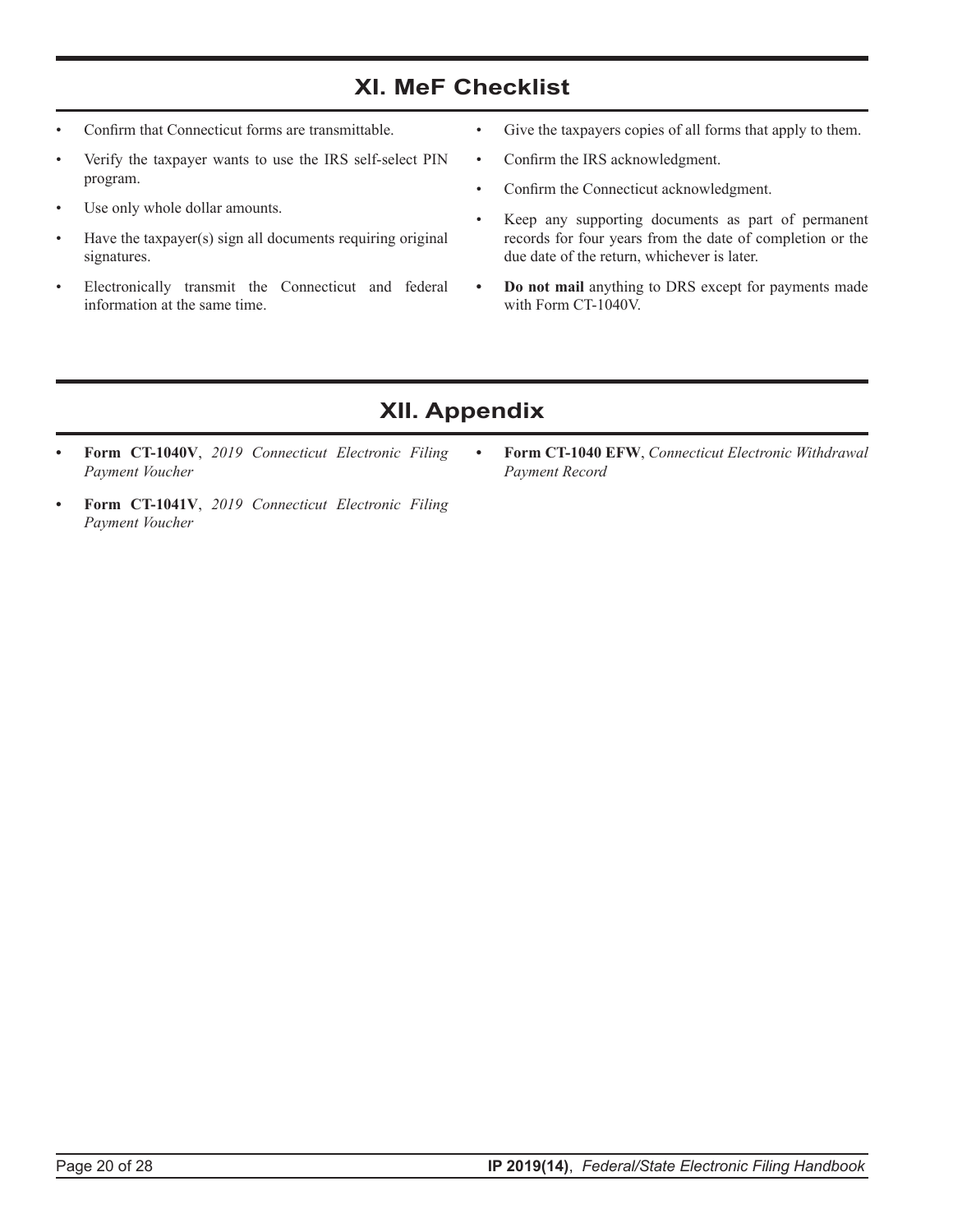

Department of Revenue Services<br>State of Connecticut

**Form CT-1040V** 



**2019 Connecticut Electronic Filing Payment Voucher**

Complete this form in blue or black ink only. Please note that each form is year specific. To prevent any delay in processing your return, the correct year's form **must** be submitted to the Department of Revenue Services (DRS).

**Purpose:** Complete **Form CT‑1040V** if you filed your Connecticut income tax return electronically and **elect to make payment by check**. You must pay the total amount of tax due on or before April 15, 2020. Any unpaid balance will be subject to penalty and interest.

**Pay by Mail:** Make check payable to **Commissioner of Revenue Services**. To ensure payment is applied to the correct account, write **"2019 CT‑1040V e‑file"** and your Social Security Number (SSN), optional, on the front of the check. Sign the check and paper clip it to the front of the voucher. Do not send cash. DRS may submit the check to your bank electronically. Return the voucher below with your payment.

**Mail to**: Department of Revenue Services State of Connecticut PO Box 2921 Hartford, CT 06104-2921

**Do not submit a paper copy of your Connecticut income tax return with this voucher.**

#### **Other Payment Options**

- **A. Pay Electronically:** Visit **portal.ct.gov/TSC** to use the **Taxpayer Service Center** *(TSC)* to make a direct tax payment. After logging into the *TSC*, select the *Make Payment Only* option. Using this option authorizes DRS to electronically withdraw a payment from your bank account (checking or savings) on a date you select up to the due date. As a reminder, even if you pay electronically, you must still file your return by the due date. Tax not paid on or before the due date will be subject to penalty and interest.
- **B. Pay by Credit Card or Debit Card:** You may elect to pay your 2019 tax liability using a credit card (American Express®, Discover®, MasterCard®, VISA®) or comparable debit card. A convenience fee will be charged by the service provider. You will be informed of the amount of the fee and may elect to cancel the transaction. At the end of the transaction, you will be given a confirmation number for your records.

There are two ways to pay by credit card or comparable debit card:

- Log in to your account in the *TSC* and select *Make Payment by Credit Card*; **or**
- Visit **www.officialpayments.com** and select *State Payments*.

Your payment will be effective on the date you make the charge.

Write your SSN (optional) and **"2019 CT‑1040V e‑file"** on your check.

Make check payable to **Commissioner of Revenue Services**. Do not use staples.

**Do not submit a paper copy of your Connecticut income tax return with this voucher.**

|                                                                                                                        |                          |                     | Separate here and mail voucher to DRS. Make a copy for your records.  |                                                                                         |                      |     |
|------------------------------------------------------------------------------------------------------------------------|--------------------------|---------------------|-----------------------------------------------------------------------|-----------------------------------------------------------------------------------------|----------------------|-----|
| Department of Revenue Services<br>State of Connecticut<br>PO Box 2921<br>Hartford CT 06104-2921<br>1040V 1219W 01 9999 |                          | 口楽回<br>ኝ እንድያ<br>m. | Form CT-1040V<br><b>Connecticut Electronic Filing Payment Voucher</b> |                                                                                         | 2019<br>(Rev. 12/19) |     |
| Do not submit a paper copy of your Connecticut income tax return with this voucher.                                    |                          |                     |                                                                       |                                                                                         |                      |     |
| Your first name                                                                                                        | Middle initial Last name |                     |                                                                       | Your Social Security Number (SSN)                                                       |                      |     |
|                                                                                                                        |                          |                     |                                                                       |                                                                                         |                      |     |
| If joint return, spouse's first name                                                                                   | Middle initial Last name |                     |                                                                       | Spouse's SSN                                                                            |                      |     |
|                                                                                                                        |                          |                     |                                                                       |                                                                                         |                      |     |
| Home address (number and street)                                                                                       |                          | PO Box              |                                                                       |                                                                                         |                      |     |
|                                                                                                                        |                          |                     |                                                                       | Check here if this is the first time you are<br>filing a Connecticut income tax return. |                      |     |
| City, town, or post office                                                                                             |                          | <b>State</b>        | ZIP code                                                              | <b>Payment amount</b>                                                                   |                      |     |
|                                                                                                                        |                          |                     |                                                                       |                                                                                         |                      | .00 |
|                                                                                                                        |                          |                     |                                                                       |                                                                                         |                      |     |

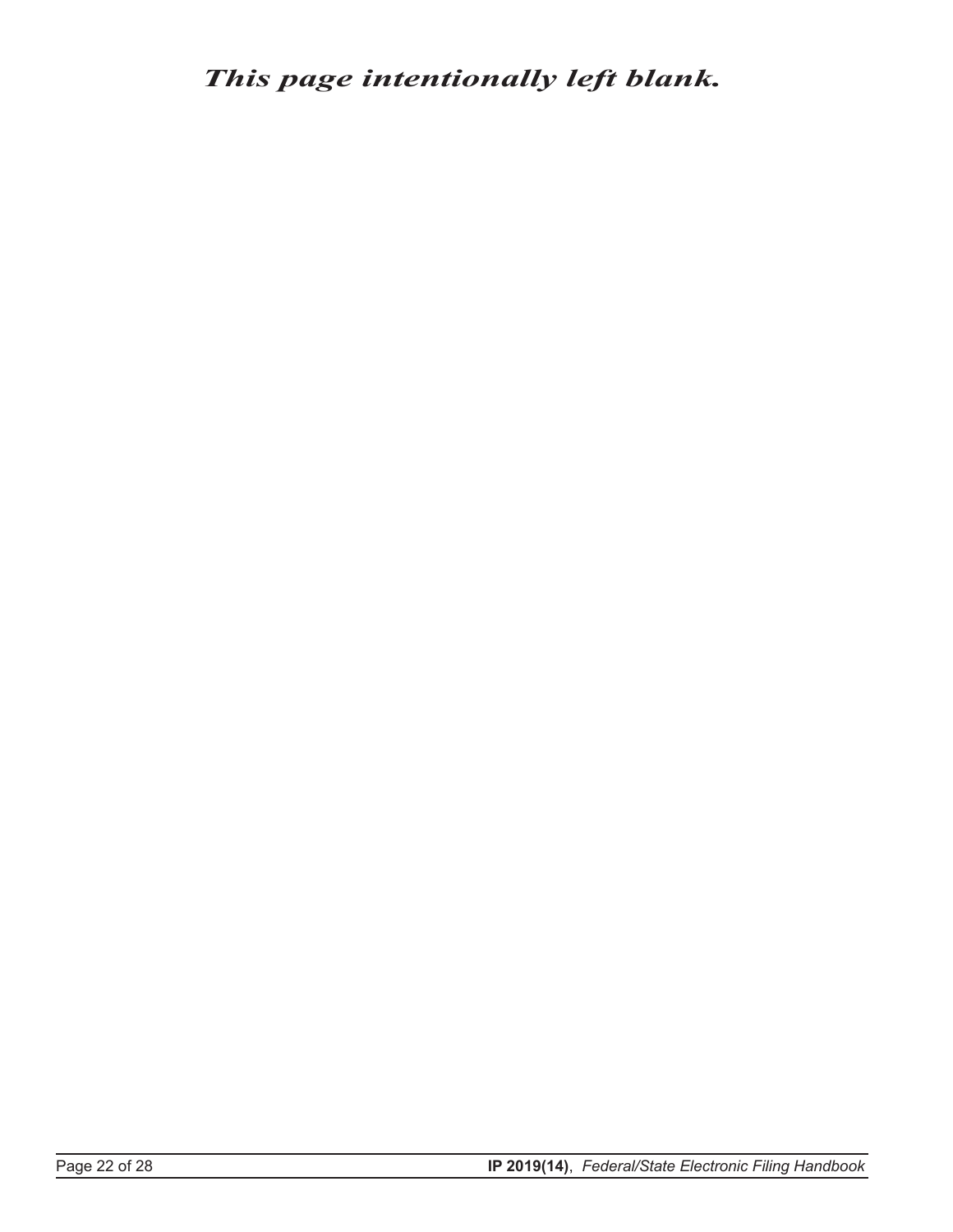

Department of Revenue Services<br>State of Connecticut

#### **Form CT-1041V**



**2019 Connecticut Electronic Filing Payment Voucher**

Purpose: Complete Form CT-1041V if you filed your Connecticut income tax return for trusts and estates electronically and **elect to make payment by check**. You must pay the total amount of tax due on or before the fifteenth day of the fourth month following the close of the taxable year (April 15 for calendar year filers). Any unpaid balance will be subject to penalty and interest.

**Pay by Mail:** Make check payable to **Commissioner of Revenue Services**. To ensure payment is applied to the correct account, write **"2019 CT‑1041V e‑file"** and the trust or estate's Federal Employer Identification Number (FEIN), optional, on the front of the check. Sign the check and paper clip it to the front of the voucher. Do not send cash. The Department of Revenue Services (DRS) may submit the check to your bank electronically. Return the voucher below with your payment.

**Mail to**: Department of Revenue Services State of Connecticut PO Box 2979 Hartford, CT 06104-2979

**Do not submit a paper copy of your Connecticut income tax return for Trusts and Estates with this voucher. Complete in blue or black ink only.**

**Please note that each form is year specific.**

**To prevent any delay in processing your return, the correct year's form must be submitted to DRS.**

#### **Other Payment Options**

- **A. Pay Electronically:** Visit **portal.ct.gov/TSC** to use the **Taxpayer Service Center** *(TSC)* to make a direct tax payment. After logging into the *TSC*, select the *Make Payment Only* option and choose a tax type from the drop down box. Using this option authorizes DRS to electronically withdraw a payment from your bank account (checking or savings) on a date you select up to the due date. As a reminder, even if you pay electronically, you must still file your return by the due date. Tax not paid on or before the due date will be subject to penalty and interest.
- **B. Pay by Credit Card or Debit Card:** You may elect to pay your 2019 tax liability using a credit card (American Express®, Discover®, MasterCard®, VISA® ) or comparable debit card. A convenience fee will be charged by the service provider. You will be informed of the amount of the fee and may elect to cancel the transaction. At the end of the transaction, you will be given a confirmation number for your records.

There are two ways to pay by credit card or comparable debit card:

- Log in to your account in the *TSC* and select *Make Payment by Credit Card*; **or**
- Visit **www.officialpayments.com** and select *State Payments*.

Your payment will be effective on the date you make the charge.

Write FEIN of trust or estate (optional) and **"2019 CT‑1041V e‑file"** on your check. Do not use staples. **Mail to:** DRS, State of Connecticut, PO Box 2979, Hartford CT 06104-2979

**Do not submit a paper copy of your Connecticut income tax return for Trusts and Estates with this voucher.**

| Do not submit a paper copy of your Connecticut income tax return with this voucher. |
|-------------------------------------------------------------------------------------|
|                                                                                     |
|                                                                                     |
|                                                                                     |
|                                                                                     |
|                                                                                     |
|                                                                                     |
|                                                                                     |
|                                                                                     |
| .00.                                                                                |
|                                                                                     |

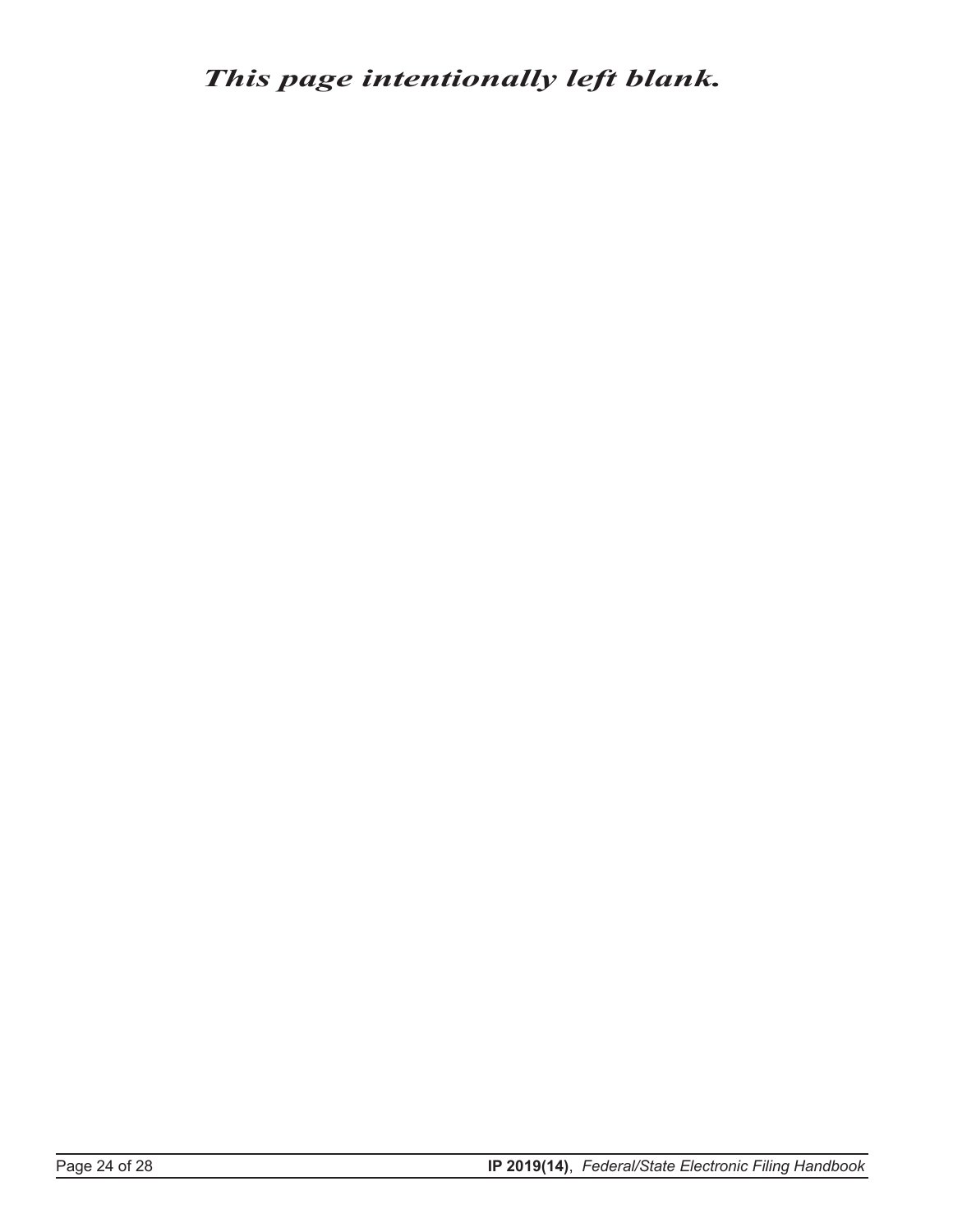Department of Revenue Services State of Connecticut (Rev. 12/19)

#### **Form CT-1040 EFW Connecticut Electronic Withdrawal Payment Record**

Do not mail this form to the Department of Revenue Services (DRS).

Keep this form as verification that electronic payment to DRS was requested for the 2019 taxable year.

**If the funds for payment will come from a banking institution outside of the United States, the payment must be made by paper check.**

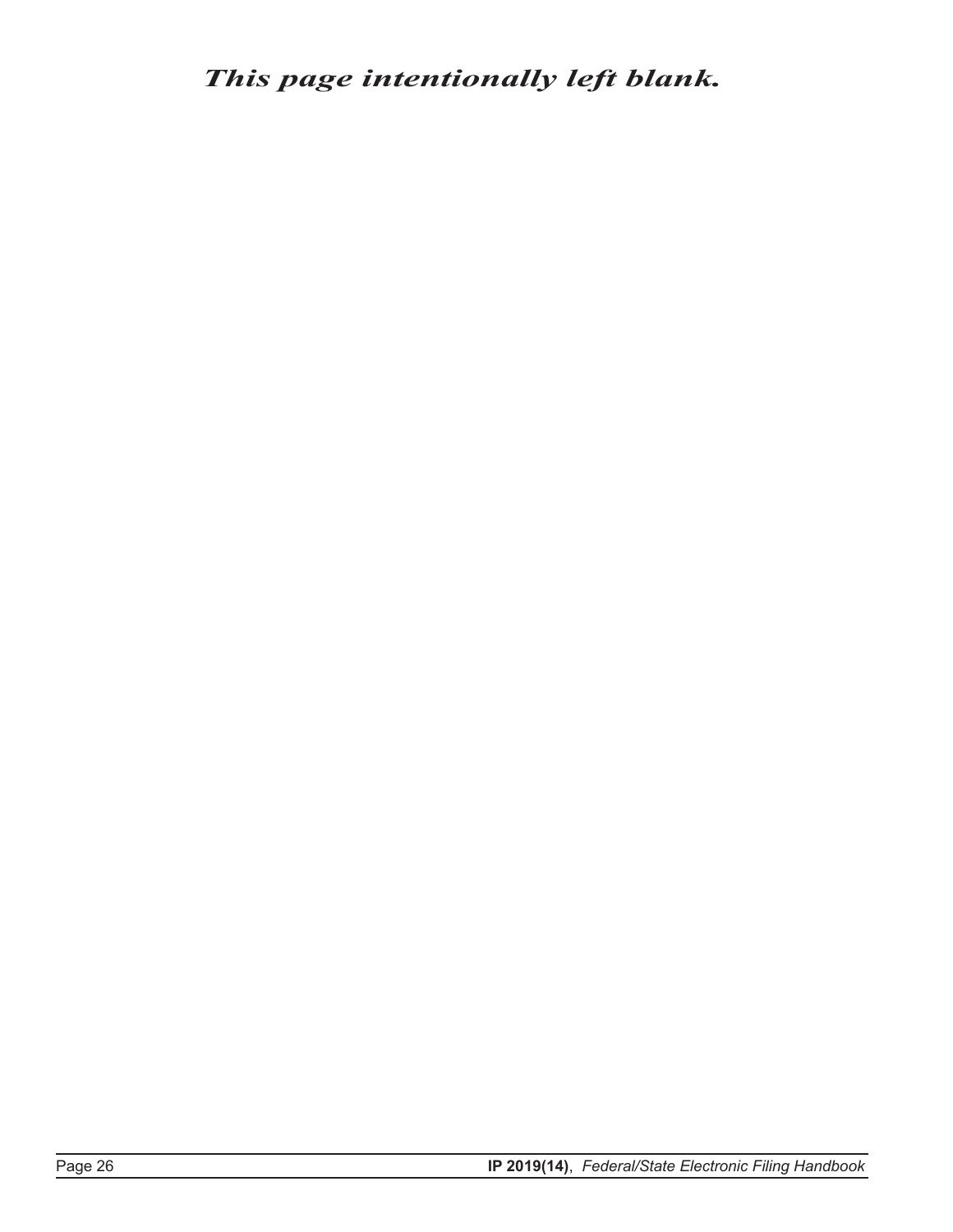**IP 2019(14)**, *Federal/State Electronic Filing Handbook* Page 27